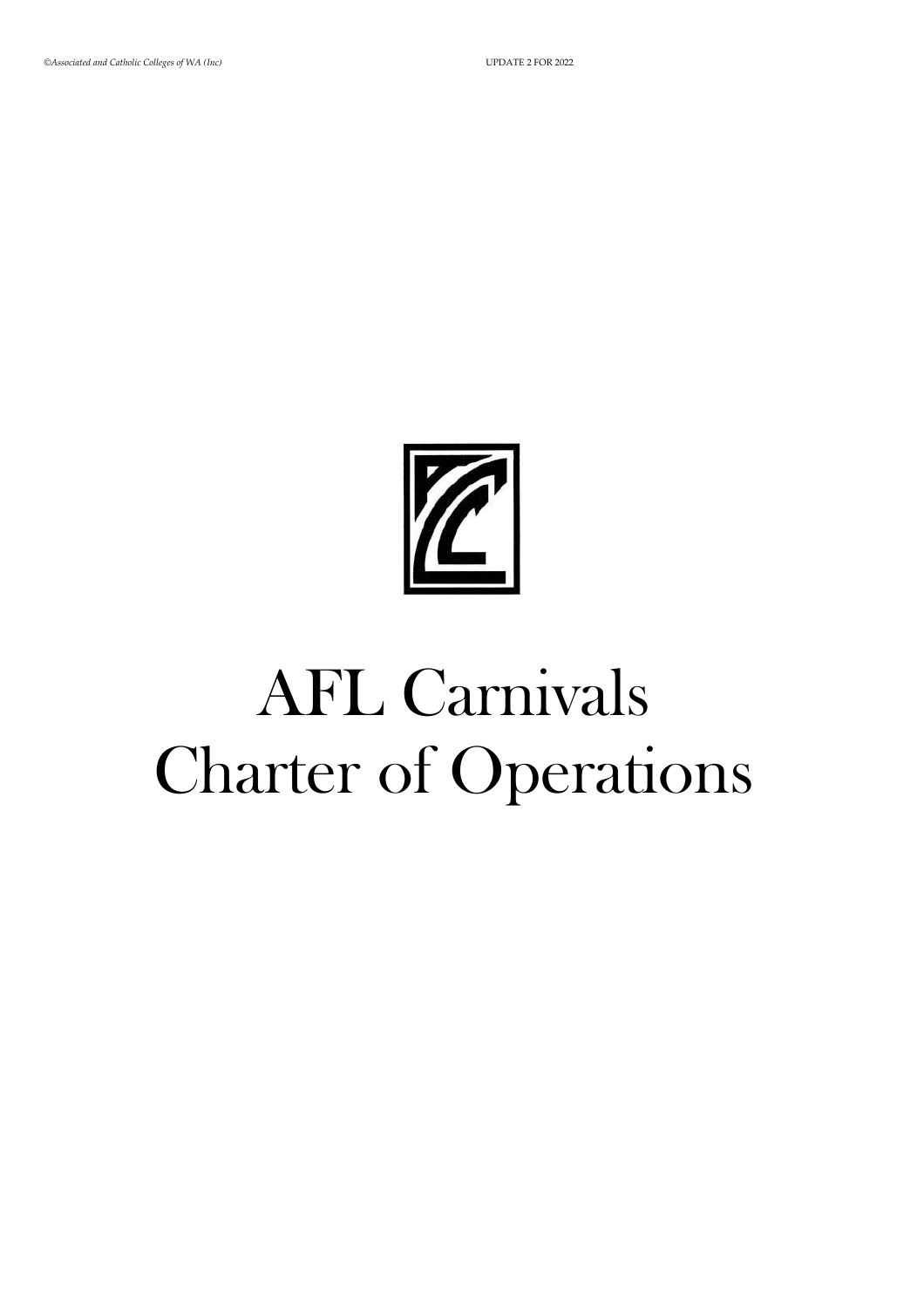#### **ASSOCIATED & CATHOLIC COLLEGES OF WESTERN AUSTRALIA AFL CARNIVALS**

#### **- INDEX -**

<span id="page-1-0"></span>

| <b>ITEM NUMBER</b>    | <b>ITEM</b>                                                                                                                                                                                                                                                                                                                                                           | <b>PAGE</b>    |
|-----------------------|-----------------------------------------------------------------------------------------------------------------------------------------------------------------------------------------------------------------------------------------------------------------------------------------------------------------------------------------------------------------------|----------------|
| $1.$ The state $\sim$ | <b>AIMS</b>                                                                                                                                                                                                                                                                                                                                                           | $\overline{2}$ |
| 2.                    | <b>INVOLVEMENT</b>                                                                                                                                                                                                                                                                                                                                                    | $\overline{2}$ |
| 3.                    | <b>HOURS OF PLAY</b>                                                                                                                                                                                                                                                                                                                                                  | 3              |
| 4.                    | <b>GENERAL CONDITIONS OF PARTICIPATION</b><br><b>DRESS</b><br>4.1<br>4.2<br><b>STAFFING</b><br>4.3 UMPIRES<br>4.4<br><b>POINTS</b><br><b>FORFEITS</b><br>4.5<br>PROTECTIVE EQUIPMENT<br>4.6<br><b>GENERAL EQUIPMENT</b><br>4.7<br><b>REPORTING OF RESULTS</b><br>4.8<br>4.9 VENUES<br>4.10<br><b>AFL FINALS</b><br><b>INCLEMENT WEATHER</b><br>4.11<br>4.12 FIRST AID | 3              |
| $\overline{5}$ .      | 4.13 FEES<br>4.14 TEAM SIZES<br>YEAR 10 DIVISIONS - GENERAL INFORMATION                                                                                                                                                                                                                                                                                               | 8              |
| 5A.                   | YEAR 10 DIVISIONS, DATES & VENUES                                                                                                                                                                                                                                                                                                                                     |                |
| 6.                    | <b>NOMINATIONS</b>                                                                                                                                                                                                                                                                                                                                                    | 8              |
| 7.                    | <b>YEAR 7 AFL FIXTURES</b>                                                                                                                                                                                                                                                                                                                                            |                |
| 8.                    | YEAR 7 AFL CARNIVAL BOOKLETS                                                                                                                                                                                                                                                                                                                                          |                |
| 9.                    | YEAR 10 AFL FIXTURES                                                                                                                                                                                                                                                                                                                                                  |                |
| 10.                   | YEAR 10 AFL CARNIVAL BOOKLETS                                                                                                                                                                                                                                                                                                                                         |                |

## **APPENDICES**

| NO <sub>1</sub> | <b>RULES AND CONDITIONS OF PLAY</b>              |
|-----------------|--------------------------------------------------|
| NO <sub>2</sub> | <b>EQUIPMENT ROSTER</b>                          |
| NO <sub>3</sub> | <b>VENUES</b>                                    |
| NO <sub>4</sub> | <b>COMPETING SCHOOLS AND CONTACTS - YEAR 7</b>   |
| NO <sub>5</sub> | <b>COMPETING SCHOOLS AND CONTACTS - YEAR 10</b>  |
| NO <sub>6</sub> | <b>WAFL CLUBS - DEVELOPMENT OFFICER CONTACTS</b> |
| NO <sub>7</sub> | <b>CODES OF BEHAVIOUR</b>                        |
| <b>NO8</b>      | <b>COVID-19 SAFETY PROCEDURES</b>                |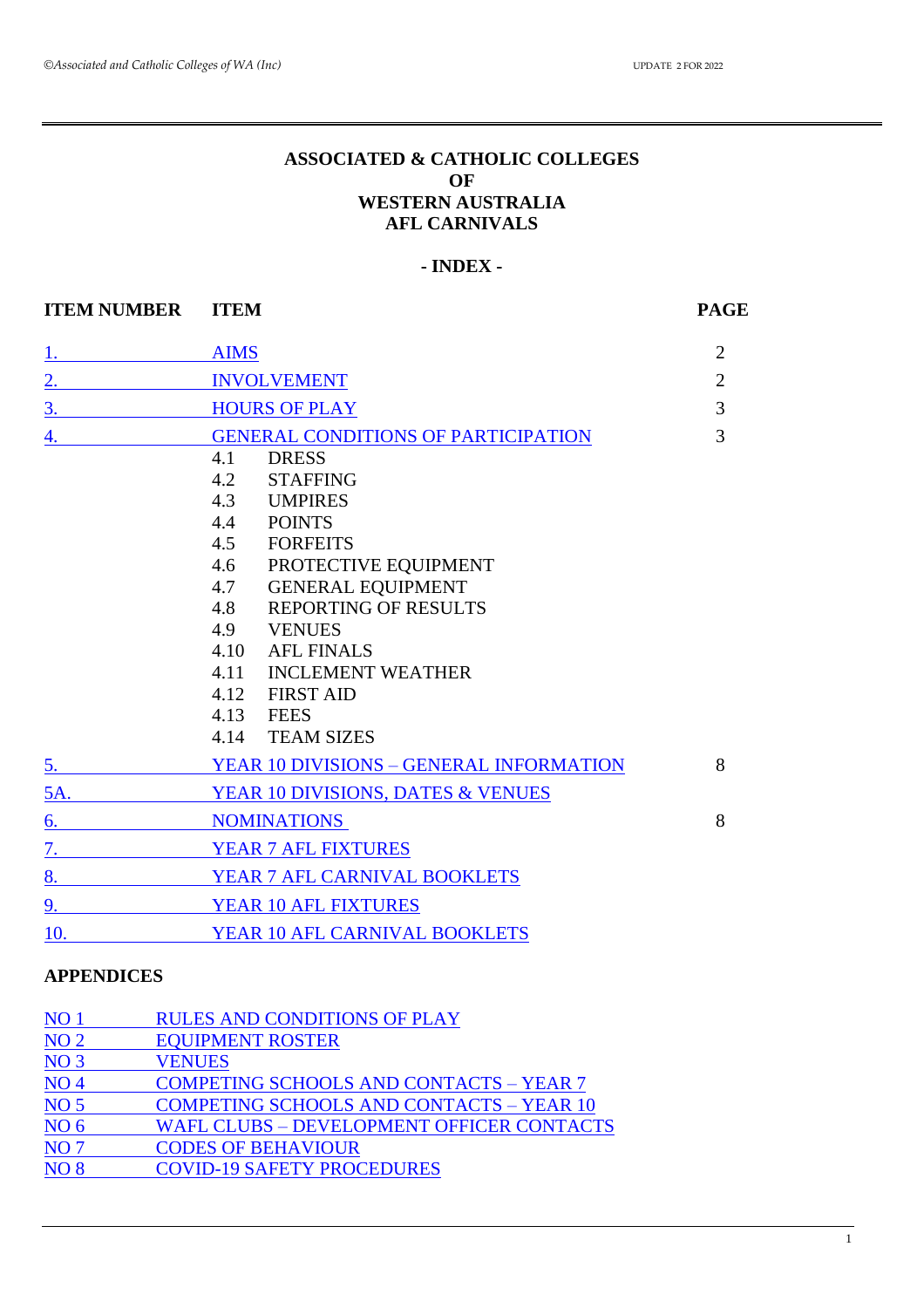#### **ASSOCIATED & CATHOLIC COLLEGES OF WESTERN AUSTRALIA**

#### **AFL CARNIVALS**

#### <span id="page-2-0"></span>**1. [AIM](#page-1-0)**

The AFL Carnivals are an initiative of the WAFC and Associated & Catholic Colleges, to further enhance the development of Australian Rules Football within the ACC.

#### <span id="page-2-1"></span>**2. [INVOLVEMENT](#page-1-0)**

#### *Year 10 Carnivals*

Teams are made up of year 10 male or female students. In no circumstances can students in Year 11 or 12 participate. Students below Year 10 level can only participate in emergency situations to avoid forfeits. It is not in the spirit of the competition to promote talented Year 9 students into the Year 10 team. Each competition will be named with the following titles:

- Boys Year 10 Eagles Schoolboys Cup
- Girls Year 10 Docker's Cup

In 2022 the ACC will be offering 14 Yr 10 carnivals at the following venues and dates: *BOYS*

- Division 1 Lightning Park Wed 17 August 2022
- Division 2 Lightning Park Wed 27 July 2022
- Division 3 Lightning Park Wednesday 10 August 2022
- Division 4 Lightning Park Wed 3 August 2022
- Division 5 Ferndale Park Wed 3 August 2022
- Division 6 Ferndale Park Wed 27 July 2022
- South West Hay Park, Bunbury Wed 3 August 2022

#### *GIRLS*

- Division 1 Altone Park Wed 17 August 2022
- Division 2 Altone Park Wed 27 July 2022
- Division 3 All Saints' College Wed 3 August 2022
- Division 4 Ferndale Park Wed 10 August 2022
- Division 5 Altone Park, Beechboro Wed 3 August 2022
- South West Hay Park, Beechboro Wed 3 August 2022

The Yr 10 carnivals will offer the following benefits to participating schools:

- Match balls for Division 1 carnivals (provided by WAFC).
- Perpetual Cup and medallions for Division 1 winners (provided by WAFC).
- Winning shields to other division winners.
- Accredited umpires for all Carnivals.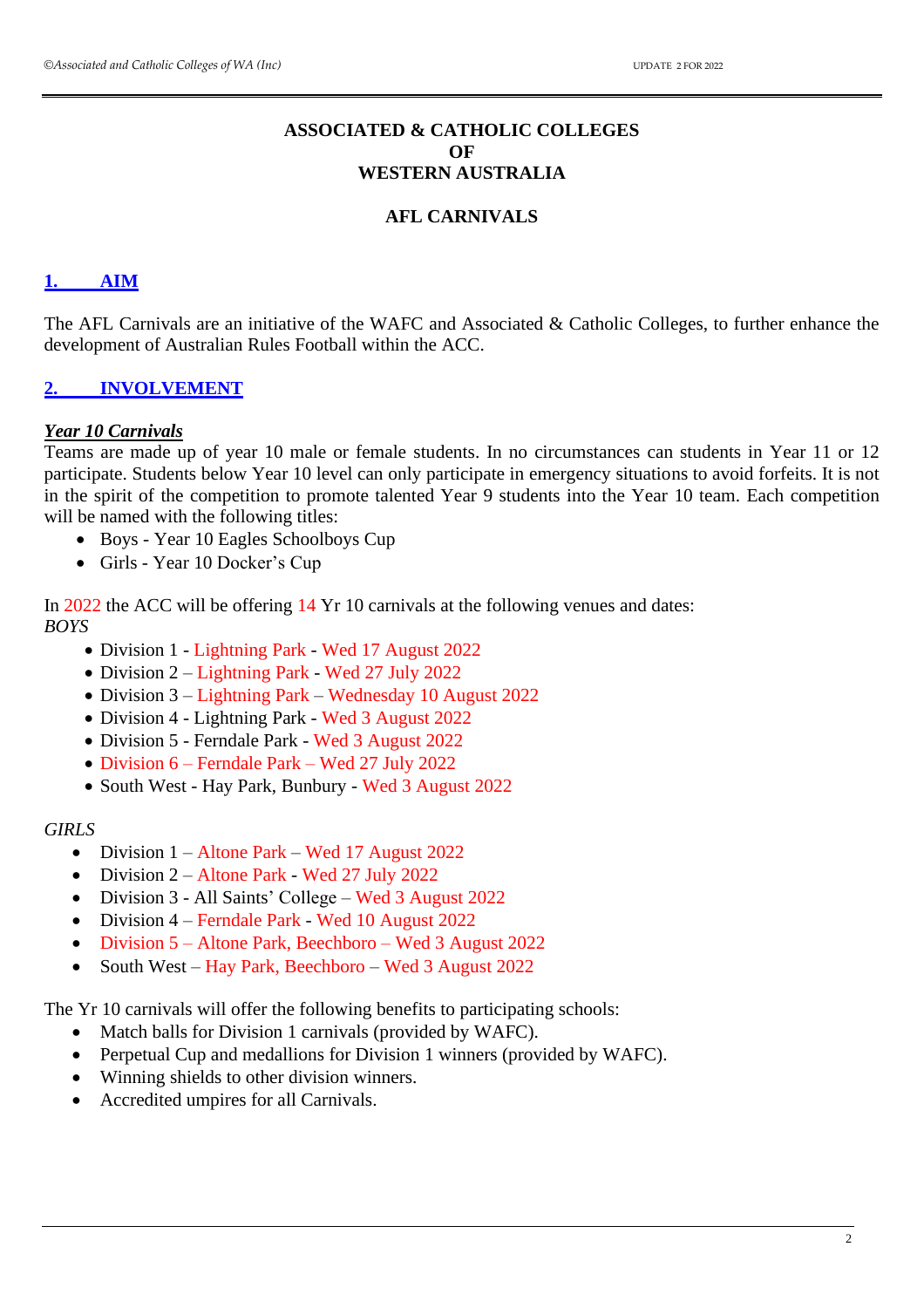#### *Year 7 Carnivals*

Year 7 AFL carnivals are to include teams of Year 7 female or male students only. Each competition will be named with the following titles:

- Boys Year 7 Eagles Schoolboys Cup
- Girls Year 7 Freo Docker's Cup

In 2022 the ACC will be offering ten Yr 7 carnivals at the following venues and dates:

- North Metro Carnival Boys  $& Girls$  (Lightning Park, Noranda) Tuesday 14 June 2022
- North Metro Carnival Girls (Altone Park) Tuesday 14 June 2022 (cancelled)
- South Metro Carnival Boys & girls (Burrendah Reserve) Tuesday 21 June 2022
- South Metro Carnival Boys & girls (Ferndale Park) Tuesday 21 June 2022
- South West Carnival Boys & girls (Hay Park) Tuesday 21 June 2022
- Grand Final Boys & Girls (Lightning Park/Altone Park) Thursday 28 July 2022

The Yr 7 program will offer the following benefits to participating schools:

- Match balls for grand final carnivals (provided by WAFC).
- Trophies and medallions for grand final winners (provided by WAFC).
- SEDA student umpires at regional carnivals where available.
- Accredited umpires for Grand Final Carnivals only.

### <span id="page-3-0"></span>**3. [HOURS OF PLAY](#page-1-0)**

*Year 10 Carnivals -* All divisions will consist of 4-5 teams with 2-2.5 hours playing time per carnival.

*Year 7 Carnivals* - All carnivals will include fixtures with 2-2.5 hours of playing time.

- The spirit of the AFL Competitions is that all schools must ensure that they arrive on time to ensure the fixture starts on time. In some instances, this will require the schools to leave early to allow for travel time to the venue and adequate warm up.
- Sports Coordinators are expected to discuss these 'time issues' with their Principal and Deputy Principal well in advance of the fixture to ensure that the necessary organization is in place.
- Warm Up: All teams should attempt to arrive at the venue at least 15-20 minutes prior to their first round to commence warm-up.

#### <span id="page-3-1"></span>**4. [GENERAL CONDITIONS OF PARTICIPATION](#page-1-0)**

#### **4.1 Dress**

All players MUST wear their official school AFL football uniform. All players should wear the same shorts, socks, and jumper. Before each match schools should contact each other to check if there could be clash of jumper colour/style. In this case teams should contact their WAFC development officer to source an alternative set of jumpers.

#### **4.2 Staffing**

• Suitable teaching staff are assigned a coaching or managing task by the Principal in consultation with the Sports Coordinator in such a way that each team is accompanied by a teacher or a responsible adult acting on authorization from the Principal.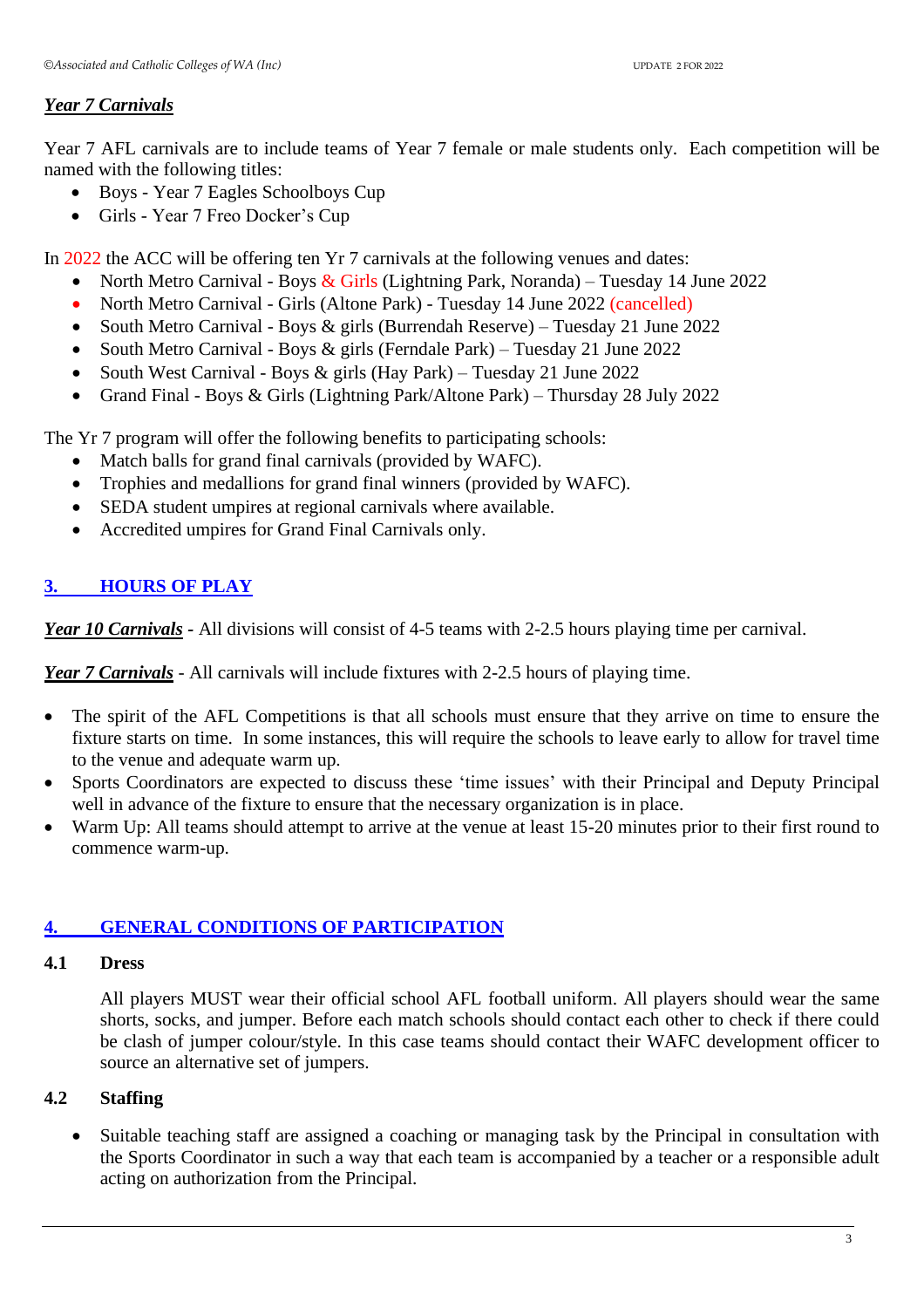If necessary, qualified (in the estimate of the Principal and Sports Coordinator) parents, past students or community coaches may be authorized by the Principal to coach/manage teams.

#### **4.3 Umpires**

*Yr 10 Carnivals:* The ACC will source accredited umpires for all regional and grand final carnivals and schools will be invoiced for the total umpire cost which will then be shared equally. If this is not possible, schools will be asked to provide a field umpire. **Each school is to provide a goal umpire**. No boundary umpires are required. Goal umpires are to be qualified and experienced, appropriately attired in white jackets and have a set of white flags on the day.

- *Yr 7 Carnivals:* Schools will need to provide their own **Field umpire and Goal umpire** for this Competition. **No boundary umpires are required**. WAFL clubs may be able to provide development staff and/or players to assist if available. Schools should contact their WAFL Development Manager for assistance: See [Appendix 6.](#page-21-0) The SEDA Development Program will provide students to assist with umpiring duties depending on availability. The ACC will be responsible for contacting this group each year to help source umpires for the carnivals. Depending on the availability and number of venues, some schools may have to provide their own field umpire.
- Goal umpires should be attired in white jackets and have flags. **Goal umpire flags** and jackets to be provided by each school.

#### **4.4 Points**

WIN 2 Points LOSS 0 Points DRAW 1 Points

Teams with equal points on final competition ladders, will be separated by percentage.

#### **4.5 Forfeits**

- If a forfeit occurs due to a team arriving late, then the forfeit must be 'called' before the start of play.
- Early communication is essential to alleviate problems arising from forthcoming forfeits.
- A team causing the forfeit will receive 0 points, whilst the opposition receives 2 points for that fixture.
- To assist with the separation of teams with equal points on the competition ladders, the team winning a forfeit, will be awarded a point score of 45-0. The team losing will be awarded 0-45.
- Where a "mutual" forfeit has occurred, both teams will receive "draw" points (i.e., 1 point each), and the average point score of all teams throughout the day.

#### **4.6 Protective Equipment**

• Mouth guards are strongly recommended by the ACC for all players. Schools allowing players to play without mouth guards must take full responsibility for any injuries incurred.

#### **4.7 General Equipment**

It is the responsibility of the set-up school to ensure all equipment is in place prior to the start of the first round and returned to the relevant owner/s following the conclusion of the final game of the day.

#### **Footballs**

Year 7 Girls = size 3 leather footballs Year 7 Boys = size 3 leather footballs Year  $10$  Girls = size 4 leather footballs Year  $10$  Boys = size 4 leather footballs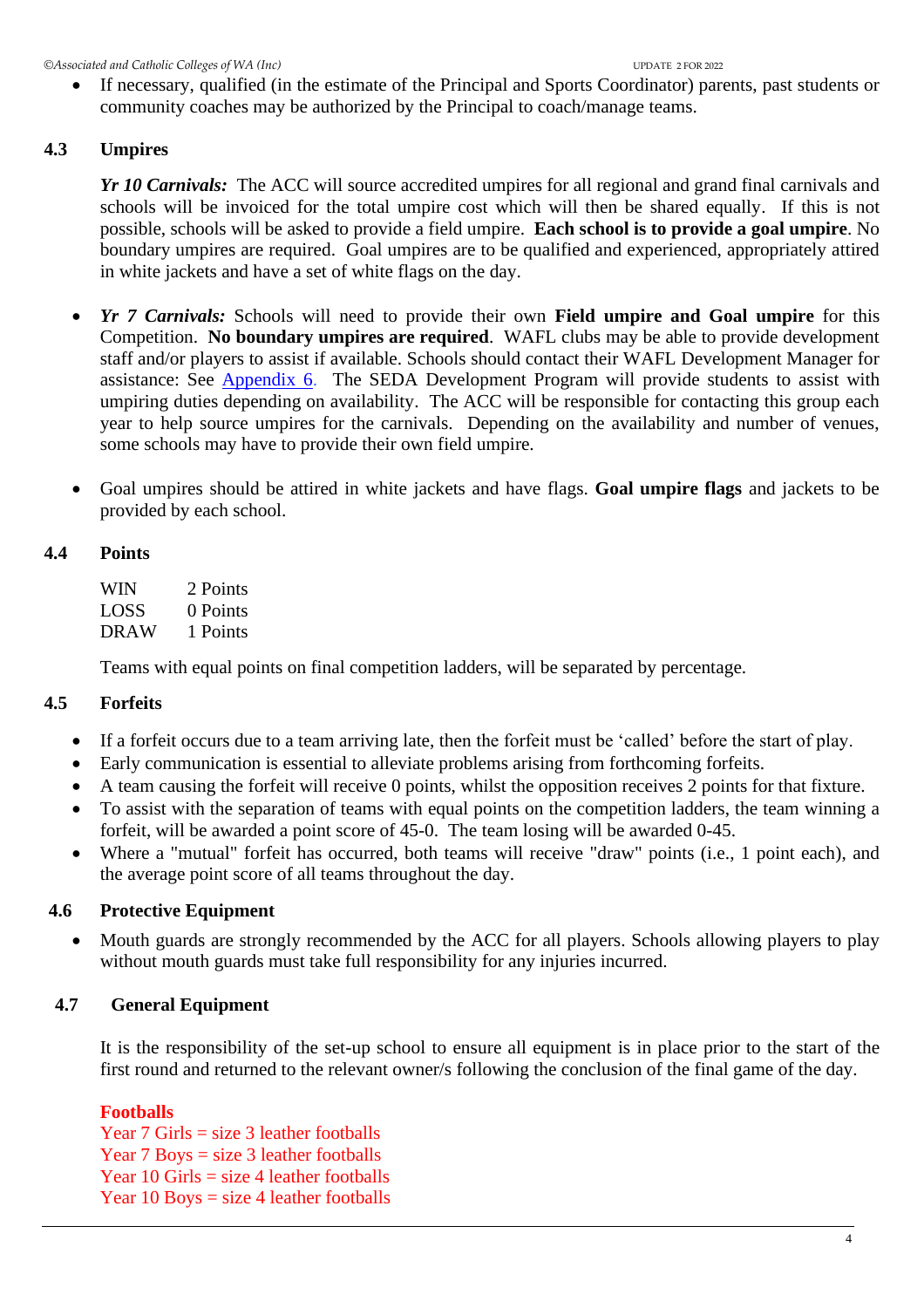| <b>EQUIPMENT REQUIRED/PROVIDED</b> |                               |                               |                                 |                     |  |  |
|------------------------------------|-------------------------------|-------------------------------|---------------------------------|---------------------|--|--|
| <b>Venue</b>                       | <b>Provided by Venue</b>      | <b>Provided by ACC</b>        | <b>Set-up School to Provide</b> | <b>Change rooms</b> |  |  |
| Lightning Park                     | Goal post pads/junior posts   |                               | Field markers                   | <b>Yes</b>          |  |  |
| <b>Ferndale Reserve</b>            | Goal post pads/junior posts   |                               | Field markers                   | <b>Yes</b>          |  |  |
| <b>Burrendah Reserve</b>           |                               | Junior posts (Yr 7 carnivals) | Goal post pads/field markers    | <b>Yes</b>          |  |  |
| All Saints' College                | Goal posts pads/field markers |                               |                                 | No                  |  |  |
| Coolbinia Reserve                  |                               | Junior posts (Yr 7 carnivals) | Goal post pads/field markers    | No                  |  |  |
| Hamer Park                         | Goal post pads                | Junior posts (Yr 7 carnivals) | Field markers                   | <b>Yes</b>          |  |  |
| Inglewood Oval                     |                               | Junior posts (Yr 7 carnivals) | Goal post pads/field markers    | Yes                 |  |  |
| Dianella Ovals                     |                               | Junior posts (Yr 7 carnivals) | Goal post pads/field markers    | No                  |  |  |
| <b>Sutherlands Park</b>            |                               | Junior posts (Yr 7 carnivals) | Goal post pads/field markers    | No                  |  |  |
| Hay Park                           | Goal post pads/Junior posts   |                               |                                 | Yes                 |  |  |
| Altone Park                        | <b>Goal Post Pads</b>         | Junior posts (Yr 7 carnivals) | Goal post pads/field markers    | Yes                 |  |  |

#### **\*\*For junior AFL games, the field set up should include goal and behind posts at 6.4m apart\*\***

*\*\*All schools are required to provide their own game and warm-up footballs for the day\*\**

#### **4.8 Reporting of Results**

Score cards: Each team is to complete a scorecard for each match. Cards are to be signed by the umpires and captains or coaches after the game. Scorecards are to be submitted to the ACC staff at the carnival where they will be collated and final placings determined.

#### **4.9 Venues**

It is the responsibility of both schools to leave the venues in good condition. All rubbish should be placed in bins provided.

Match venues will vary from year to year but are likely to be from those listed in [Appendix 3.](#page-11-0) All venues will have adjacent football ovals. The ACC will make all ground bookings.

#### **4.10 AFL Finals**

#### *Year 10 Carnivals*

As of 2019, the year 10 grand final carnivals were superseded by the new divisional carnival format. The boys and girls division one carnivals contain the strongest schools in the competition and will replace the grand final carnivals. The division one carnivals are scheduled on a separate date to the other divisions (see **[Item 2](#page-2-1)** for dates and venues). A place in each division 1 carnival will be reserved each year for the winner of the boys and girls South West carnivals.

 After each year's competition, schools will be elevated or relegated from their allocated division depending on their place at the end of each carnival. The following protocols apply to this process:

- **1.** The 1<sup>st</sup> placed school in each division will be elevated to the higher division, e.g. winner of division 3 will be elevated to division 2, etc.
- 2. The 5<sup>th</sup> placed school in each division will be relegated to the lower division, e.g. last place for division 3 will be relegated to division 4, etc.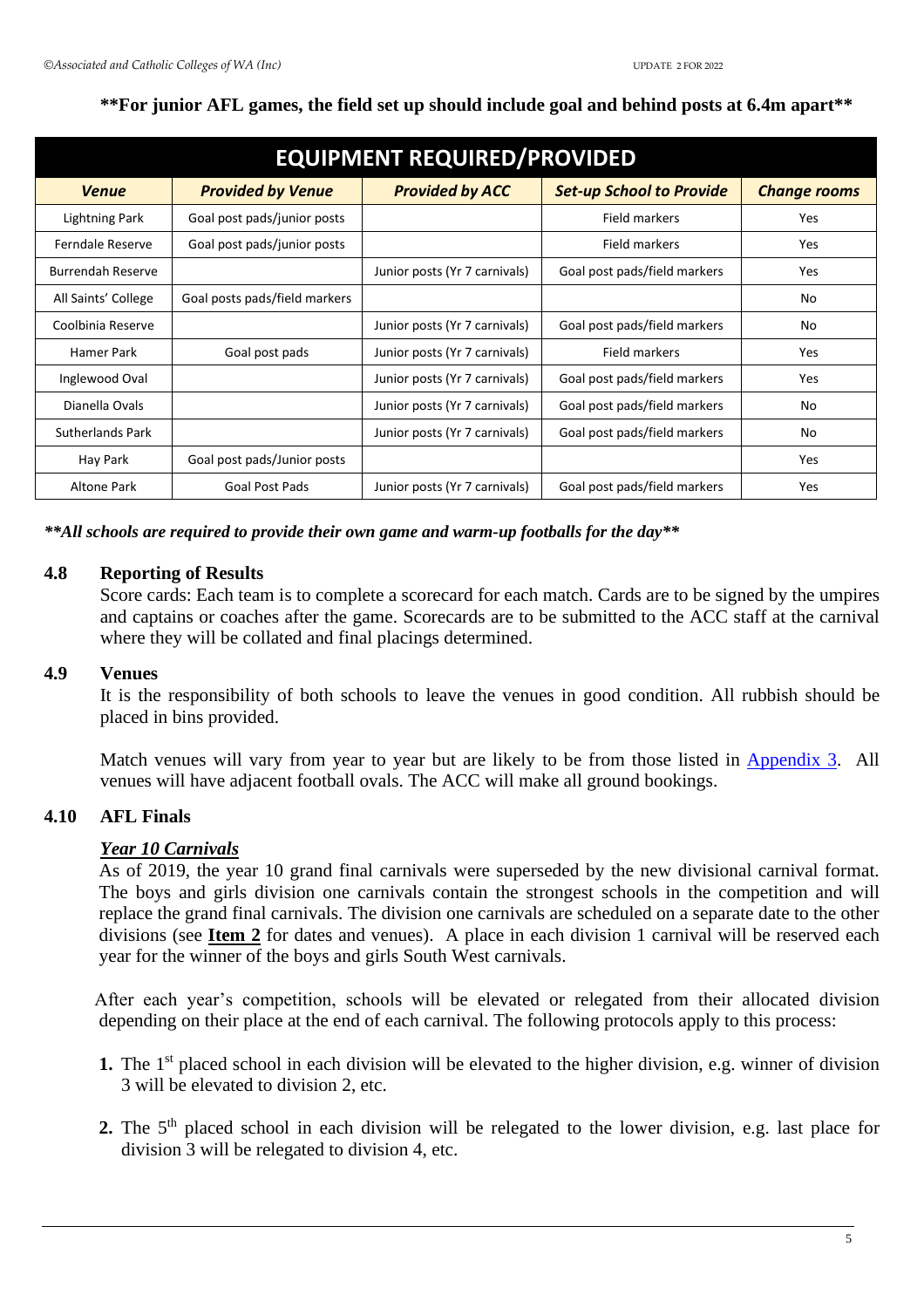- **3.** In the event that the South West carnival winning school withdraws from their place in the division 1 carnival, the winner of the second division has the option to play in this carnival in that same year. The following applies:
	- a) If they choose to play, and they place  $5<sup>th</sup>$  in the carnival, they will be relegated to division 2 and will remain in that carnival division the following year, i.e., they lose their right to be elevated. If they place higher than  $5<sup>th</sup>$ , they will remain in division 1.
	- b) If they choose not to play, they will be elevated to division 1 in the following year.

**4.** Schools that are unable to participate in a particular year can open a place in their allocated division for a team in a lower division to be elevated. The school that withdrew in that year cannot be guaranteed a place in the same division on return the following year.

**5.** A school requesting to change their division due to inability to play on an allocated date will be reviewed by the ACC and will depend on availability and suitability. The ACC will apply the reallocation if it doesn't affect other schools already in that division. If the request is accepted, the team requiring the change will stay in the new division the following year.

 The winner of the division one carnivals will be presented with the perpetual trophy – Eagles Schoolboys Cup (boys) and Freo Docker's Cup (girls). All other carnival division winners will be presented a perpetual shield.

#### *Year 7 Carnivals*

The winners of each boys and girls carnival/zone will play off in a grand final competition. The number of teams in the final will depend on how many zones operate in that year. Please refer to **[Item](#page-2-1)  [2](#page-2-1)** for grand final dates and venues. The ACC will source umpires for the year 7 AFL Grand Final Carnivals.



#### **4.11 Inclement Weather**

Matches/carnivals will only be cancelled in cases of extreme weather that pose a risk to player safety. Rain is not considered extreme weather.

#### **4.12 First Aid**

A St John Ambulance service vehicle and event officer/s will be arranged by the ACC for all carnival venues to assist with injury management. Schools should still have their own first aid kit to deal with minor injuries and contingency plans in place in case of serious injury.

#### **4.13 Fees**

The nomination fee in 2022 is \$72.00 per team nominated. The ACC will invoice schools for the nomination fee. Any additional fees incurred by the ACC will be on-charged to the schools, i.e. umpires, venue hire, first aid.Total costs for country schools will be calculated separately to the total costs for metro schools. All schools will see the following cost items on their term 3 invoice:

- AFL Umpires fees
- Venue fees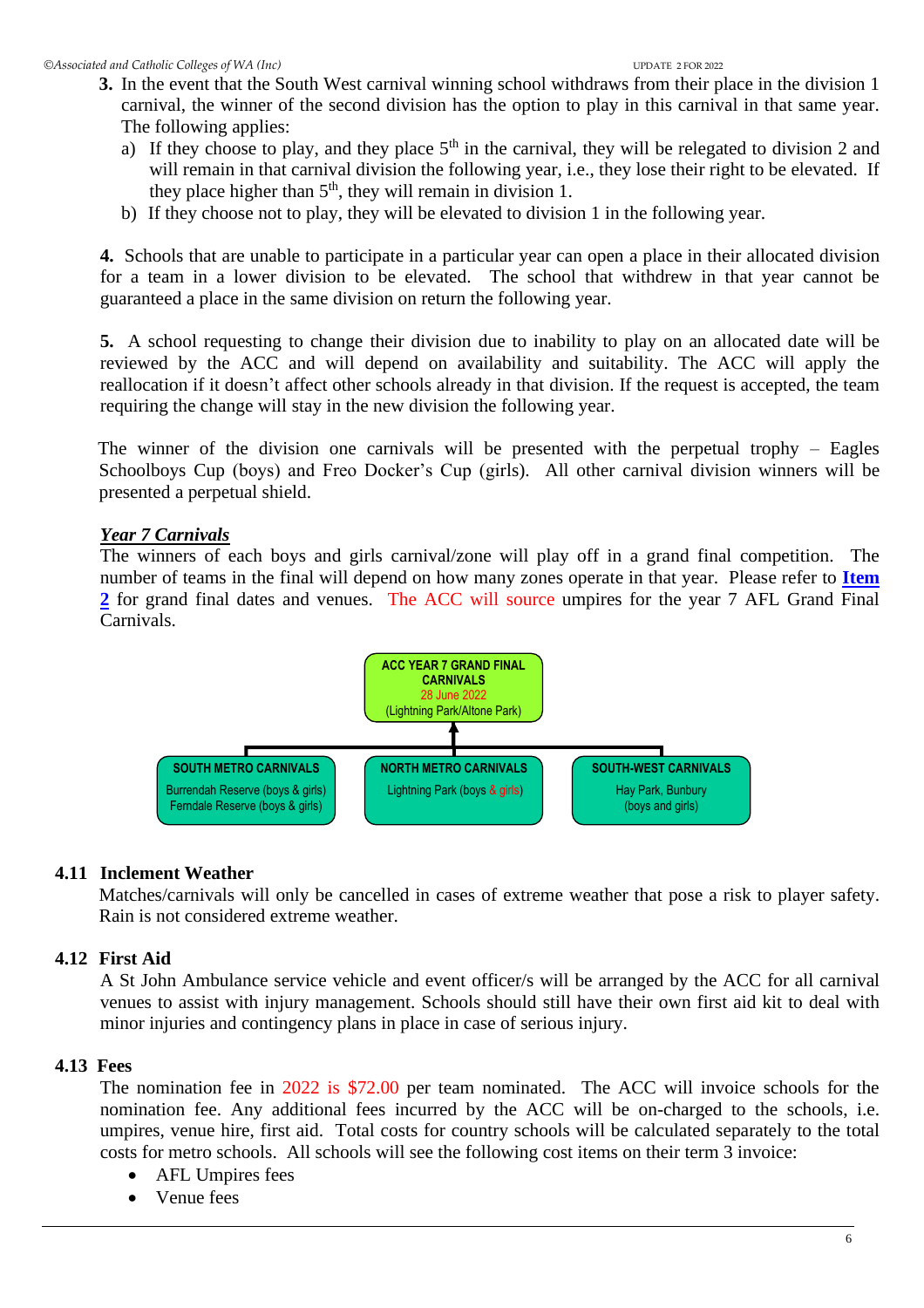• First aid fees

#### **4.14 Team Sizes**

The squad size rule must be adhered to for all carnivals. Schools are not to exceed the total squad number set by the WAFC, and the ACC. The numbers on the field should always be even.

For the year 7 Grand Final carnivals, and the year 10 division 1 boys' and girls' carnivals, a team list must be submitted to the ACC the week before the event.

#### *Year 10 Carnivals*

Boys: 18-a-side. Each team is permitted up to seven (7) interchange players. Girls: 15-a-side. Each team is permitted up to seven (7) interchange players.

#### *Year 7 Carnivals*

Boys: 15-a-side. Each team is permitted up to seven (7) interchange players. Girls: 15-a-side. Each team is permitted up to seven (7) interchange players.

NB: Depending on the field size for the year 7 girls carnivals, the number of players on the field can vary from 12-a-side to 15-a-side.

#### **4.15 Multiple Teams (Year 10 Carnivals)**

Schools will be allowed to enter a second team ONLY if a place in a carnival division becomes available. If a school is granted approval to nominate more than one team, the second team will NOT be elevated or relegated to another division for the following year. The participation will be viewed as "invitational" only and schools should always select their strongest team for the higher division.

#### <span id="page-7-0"></span>**5.0 [YEAR 10 DIVISIONS](#page-1-0)**

In 2019, the year 10 AFL carnival format was superseded and now involves grading schools into divisions rather than on a regional basis as per previous years. Schools that participate regularly in this event have been allocated to a carnival division based on performance history from 2019 only. After this, schools will be elevated or relegated depending on their place at the end of each carnival (see [Item 4](#page-3-1) - General Conditions of Participation 4.10 AFL Finals Year 10). Participating schools have been allocated into the divisions set in a table available on the ACC website at [https://www.accsport.asn.au/carnivals/afl-carnivals/divisions-venues](https://www.accsport.asn.au/carnivals/afl-carnivals/divisions-venues-year-10-only)[year-10-only](https://www.accsport.asn.au/carnivals/afl-carnivals/divisions-venues-year-10-only) This table is variable depending on team nominations and venue availability each year. Schools will be notified of any updates.

If your school is not listed in the table, this does not mean schools cannot nominate a team. New teams will create a new division or replace a team that may not participate in a particular year.

The WAFC will provide trophies, medallions and match balls for the division one carnivals only.

#### <span id="page-7-1"></span>**6.0 [NOMINATIONS](#page-1-0)**

To nominate a team for the AFL Carnivals competition please complete the on-line nomination form on the ACC web site by the due date on the ACC planner. Year 7 team nominations are due Thursday 19 May 2022; Year 10 nominations are due Friday 17 June 2022.

- Year 7 Carnivals <https://www.accsport.asn.au/carnivals/afl-carnivals/year-7-nomination-form>
- Year 10 Carnivals<https://www.accsport.asn.au/carnivals/afl-carnivals/year-10-nomination-form>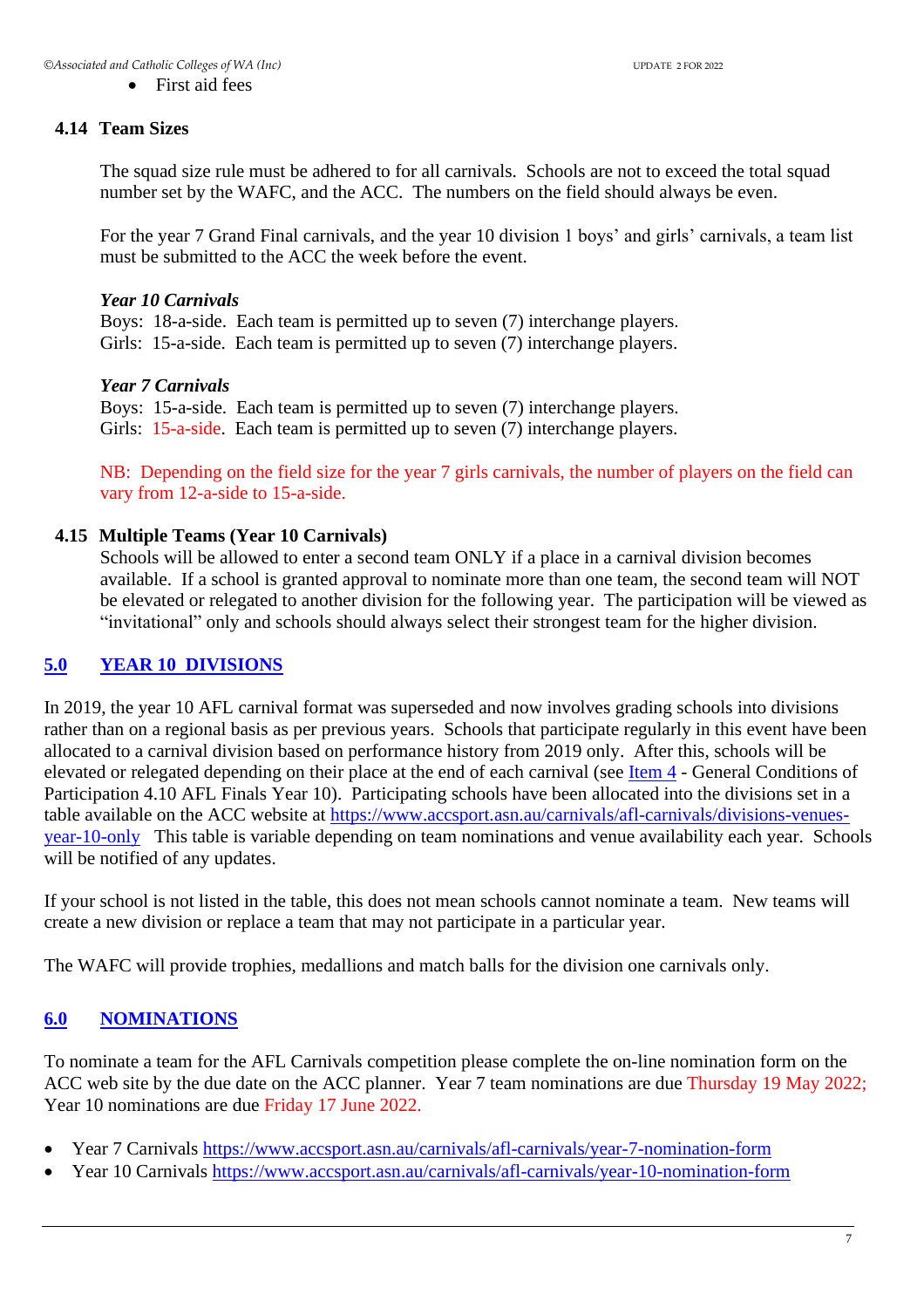When you have completed the form print a copy for your records and then press the submit button to send your nomination to the ACC. Once the form is submitted you should see a confirmation page appear on the web site and you will receive an email from the ACC to confirm your nomination. If you do not receive a confirmation email from the ACC then please contact the ACC office to verify that your nomination was received.

#### **6.1 Withdrawn Team Nominations**

Schools can withdraw their team/s from the competition; however the following will apply:

- Withdrawn teams within 3 weeks of the competition will incur the allocated nomination fee.
- Withdrawn teams within 1 week of competition will incur shared costs for venue hire, first aid and umpires.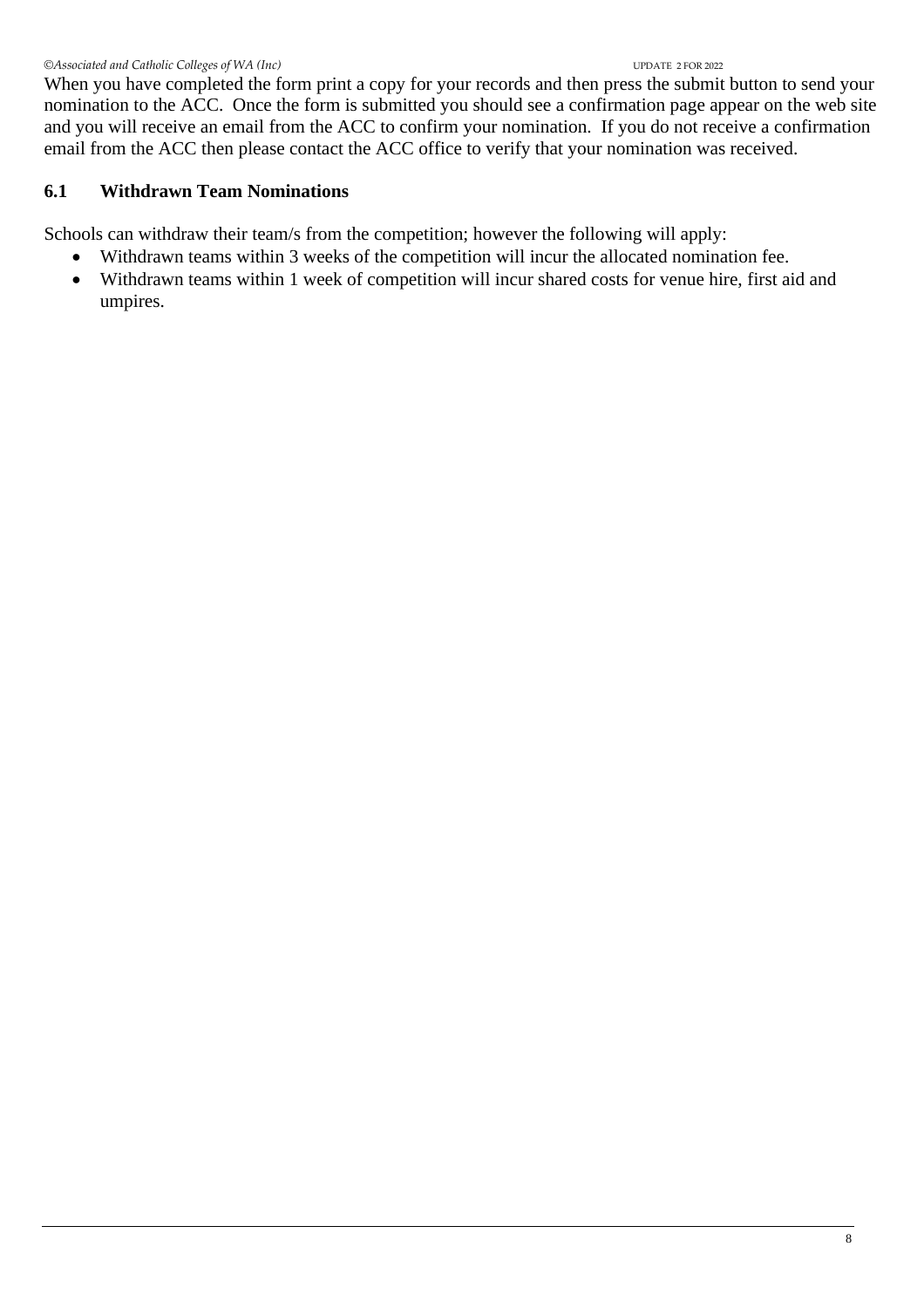*RULES FOR YEAR 7 CARNIVALS*

**[WAFC Handbook 2022](https://clubhub.wafc.com.au/?chid=19990&lid=0&rid=0&cid=0,51,62,67,52,66,63,75,76,65,64&search=)**

[Year 7 Boys Rules and Conditions of Play 2022](https://www.wafooty.com.au/download/d/RRr2KCDagOO7QhQcVJE6TadEi54XTven-bCH1Rn6aaQ)

[Year 7 Girls Rules and Conditions of Play 2022](https://www.wafooty.com.au/download/d/HTiXm6w6rgGuE6_kU83_8fbmYxotmX_wYOazlDbDp58)

*RULES FOR YEAR 10 CARNIVALS*

[Year 10 Boys Rules and Conditions of Play 2022](https://www.wafooty.com.au/download/d/EB-lm53PNpmcesOKV_t1dYv-BlTpem2QWasd-Qrvqok)

[Year 10 Girls Rules and Conditions of Play 2022](https://www.wafooty.com.au/download/d/kbGvF09jhbil3sMpsfvtYdDvMxJoNSO924eU8skTG1M)

#### **SANCTIONS, DISPUTES AND PROTESTS**

#### **AUSTRALIAN FOOTBALL**

First misdemeanor will automatically earn a yellow card (this does not preclude a red card and automatic exclusion for a serious offence). Yellow card will necessitate removal from the playing area for coach counseling for a period of not less than ten minutes.

Red card means automatic exclusion for the rest of that game, the next game and an appearance before the sport coordinator immediately at the end of the game. Umpire to report name of offender and school to the sport coordinator. If any student receives two red cards, it will result in exclusion from participation for the rest of the carnival, in any or all sports.

Any two red cards presented to an individual, coach or players at any time leading up to, during, or after any game, including finals, will result in loss of game.

Any suspension issued as a result of Finals games will be transferred games played at a local community level.

#### **DISPUTES PROCEDURES**

Sort out amicably at coach-to-coach level. Discuss problem with carnival manager. Protests panel if unresolved.

#### **PROTESTS PANEL**

This will follow ACC dispute resolution procedures.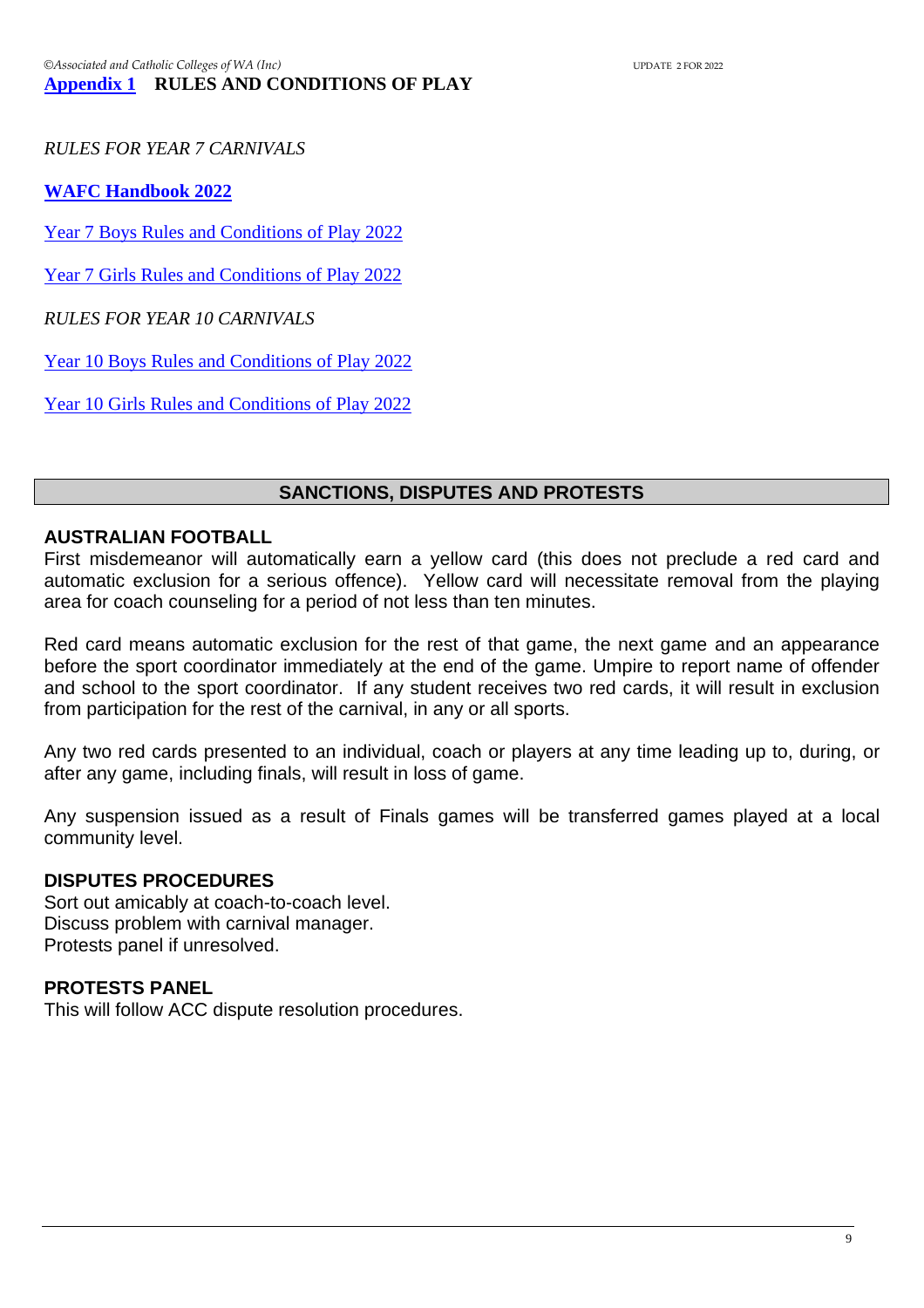#### <span id="page-10-0"></span>**[Appendix 2](#page-1-0)**

## **AFL EQUIPMENT ROSTER**

|      | YEAR 7 EAGLES SCHOOLBOYS CUP     |                                 |                                                 |                             |  |  |  |  |
|------|----------------------------------|---------------------------------|-------------------------------------------------|-----------------------------|--|--|--|--|
|      | <b>Ferndale Park</b>             | <b>Sutherlands/Burrendah</b>    | <b>Lightning</b>                                | <b>Hay Park</b>             |  |  |  |  |
| 2011 | n/a                              | Seton                           | La Salle                                        | <b>Bunbury Grammar</b>      |  |  |  |  |
| 2012 | Corpus Christi                   | Carey                           | n/a                                             | <b>Bunbury Grammar</b>      |  |  |  |  |
| 2013 | All Saints'/Tranby               | n/a                             | La Salle                                        | <b>Bunbury Grammar</b>      |  |  |  |  |
| 2014 | St Norbert                       | <b>CBC Fremantle</b>            | Swan Christian                                  | <b>Bunbury Grammar</b>      |  |  |  |  |
| 2015 | Corpus Christi                   | <b>CBC</b> Fremantle            | Sacred Heart                                    | <b>Bunbury Grammar</b>      |  |  |  |  |
| 2016 | Mazenod                          | Kennedy                         | Peter Moyes                                     | <b>Bunbury Grammar</b>      |  |  |  |  |
| 2017 | Seton                            | All Saints'                     | La Salle                                        | <b>Bunbury Grammar</b>      |  |  |  |  |
| 2018 | St Norbert                       | <b>CBC Fremantle</b>            | Servite                                         | <b>Bunbury Grammar</b>      |  |  |  |  |
| 2019 | Ursula Frayne (A)<br>Mazenod (B) | Corpus Christi                  | Mater Dei                                       | <b>Bunbury Grammar</b>      |  |  |  |  |
| 2020 | <b>Emmanuel CC</b>               | <b>CBC</b> Fremantle            | Mater Dei                                       | n/a                         |  |  |  |  |
| 2021 | Lumen Christi (C)<br>Seton (D)   | All Saints'                     | Mater Dei/Swan Christian                        | St Mary MacKillop           |  |  |  |  |
| 2022 | <b>Tranby/CBC Fremantle</b>      | Seton                           | La Salle                                        | <b>Bunbury CC/MacKillop</b> |  |  |  |  |
|      |                                  | <b>YEAR 7 FREO DOCKER'S CUP</b> |                                                 |                             |  |  |  |  |
|      | <b>Ferndale Reserve</b>          |                                 |                                                 |                             |  |  |  |  |
| 2012 | Seton                            |                                 |                                                 |                             |  |  |  |  |
| 2013 | St Norbert                       | <b>Sutherlands/Burrendah</b>    |                                                 | <b>Hay Park, Bunbury</b>    |  |  |  |  |
| 2014 | All Saints'                      | Emmanuel                        | <b>Coolbinia Reserve/</b><br><b>Altone Park</b> | <b>Bunbury Grammar</b>      |  |  |  |  |
| 2015 | Seton                            | Emmanuel                        | St Stephen's Duncraig                           | <b>Bunbury Grammar</b>      |  |  |  |  |
| 2016 |                                  |                                 |                                                 |                             |  |  |  |  |
|      | Mater Dei                        | All Saints'                     | n/a                                             | <b>Bunbury Grammar</b>      |  |  |  |  |
| 2017 | St Norbert                       | Corpus Christi                  | Servite                                         | <b>Bunbury CC</b>           |  |  |  |  |
| 2018 | <b>Emmanuel CC</b>               | n/a                             | Aranmore                                        | <b>Bunbury CC</b>           |  |  |  |  |
| 2019 | Tranby                           | All Saints'                     | La Salle                                        | <b>Bunbury CC</b>           |  |  |  |  |
| 2020 | All Saints'                      | Court Grammar                   | Aranmore                                        | n/a                         |  |  |  |  |
| 2021 | St Norbert                       | Corpus Christi                  | La Salle<br><b>Sacred Heart</b>                 | <b>Bunbury CC</b>           |  |  |  |  |

| <b>YEAR 10 EAGLES SCHOOLBOYS CUP</b> |                      |                   |                        |                   |                   |                      |                    |
|--------------------------------------|----------------------|-------------------|------------------------|-------------------|-------------------|----------------------|--------------------|
|                                      | <b>Division 1</b>    | <b>Division 2</b> | <b>Division 3</b>      | <b>Division 4</b> | <b>Division 5</b> | <b>Division 6</b>    | <b>South West</b>  |
| 2019                                 | Sacred Heart         | Mater Dei         | Swan Christian         | Kingsway          | Ursula Frayne     |                      | <b>Bunbury CGS</b> |
| 2020                                 | Emmanuel CC          | Seton             | n/a                    | John XXIII        | Tranby            |                      | <b>Bunbury CGS</b> |
| 2021                                 | Mater Dei            | St Mark's         | John XXIII             | Mercy             | All Saints'       | Lumen Christi        | <b>Bunbury CC</b>  |
| 2022                                 | <b>CBC Fremantle</b> | La Salle          | <b>Irene McCormack</b> | Aranmore          | Kolbe             | <b>Mother Teresa</b> | <b>MacKillop</b>   |
| <b>YEAR 10 FREO DOCKER'S CUP</b>     |                      |                   |                        |                   |                   |                      |                    |
|                                      | <b>Division 1</b>    | <b>Division 2</b> | <b>Division 3</b>      | <b>Division 4</b> | <b>Division 5</b> | <b>Division 6</b>    | <b>South West</b>  |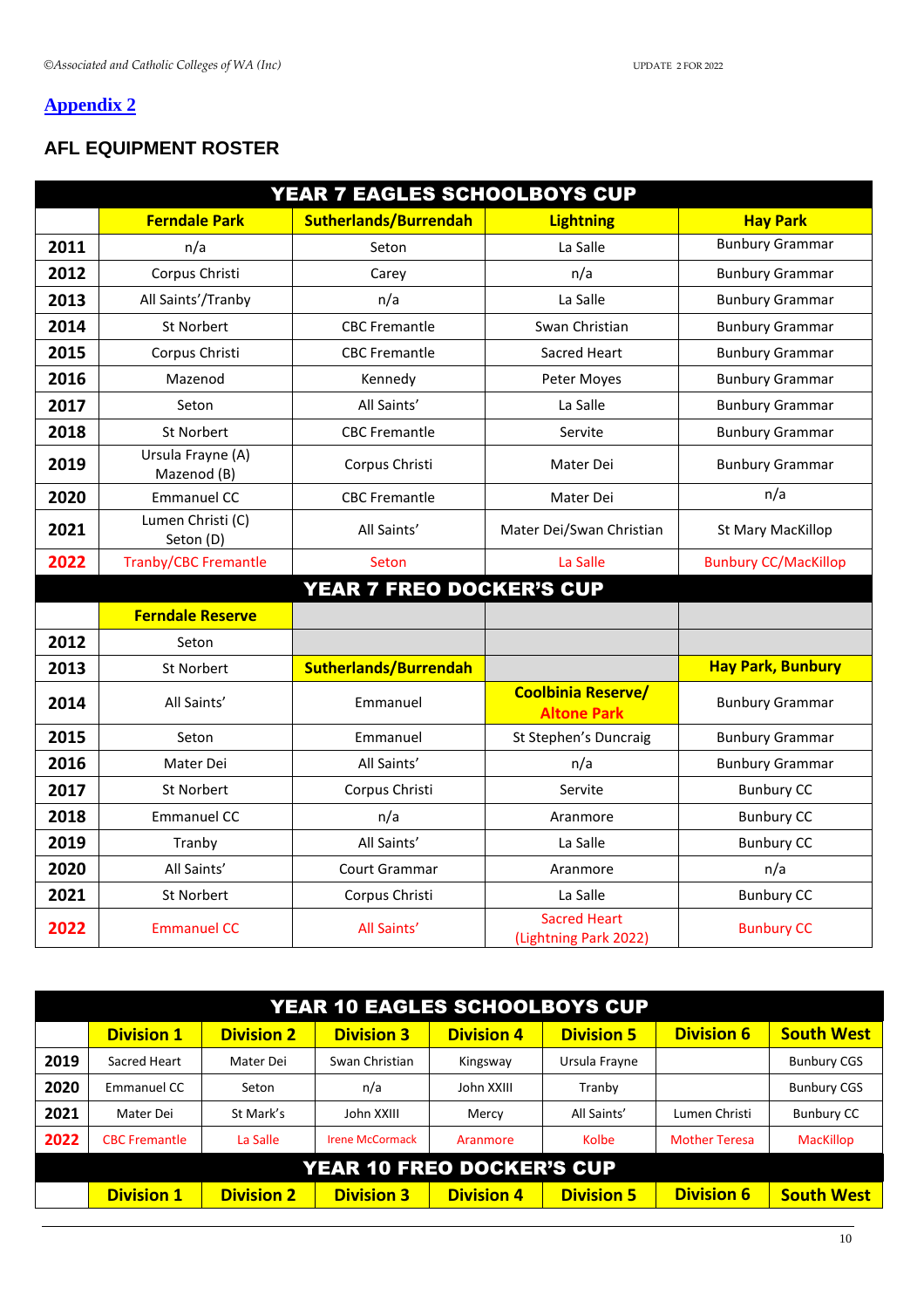*©Associated and Catholic Colleges of WA (Inc)* UPDATE 2 FOR 2022

<span id="page-11-0"></span>

| 2019 | Mercedes     | Emmanuel CC     | Servite     | All Saints'   |               | Bunbury CC        |
|------|--------------|-----------------|-------------|---------------|---------------|-------------------|
| 2020 | Mater Dei    | Mercy College   | All Saints' | Ursula Frayne |               | <b>Bunbury CC</b> |
| 2021 | La Salle     | Newman          | All Saints' | Servite       | St Brigid's   | Bunbury CC        |
| 2022 | Sacred Heart | <b>Mercedes</b> | All Saints' | Lumen Christi | <b>Quinns</b> | <b>Bunbury CC</b> |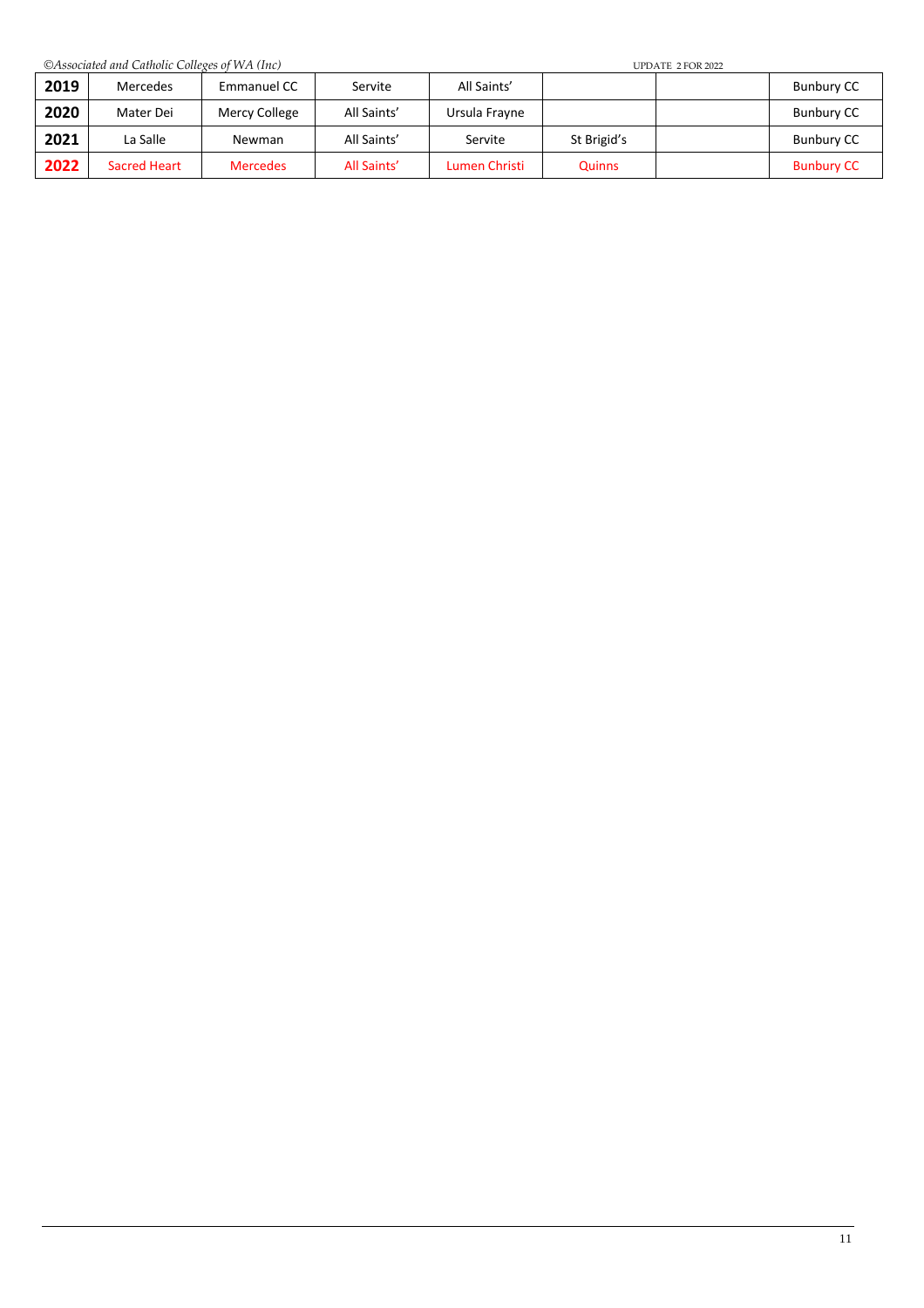#### **[Appendix 3](#page-1-0) VENUES**

## *SOUTH METRO*

#### **Ferndale Park - Metcalfe Road, Lynwood/Ferndale**



#### **All Saints' College – Ewing Avenue, Bullcreek**

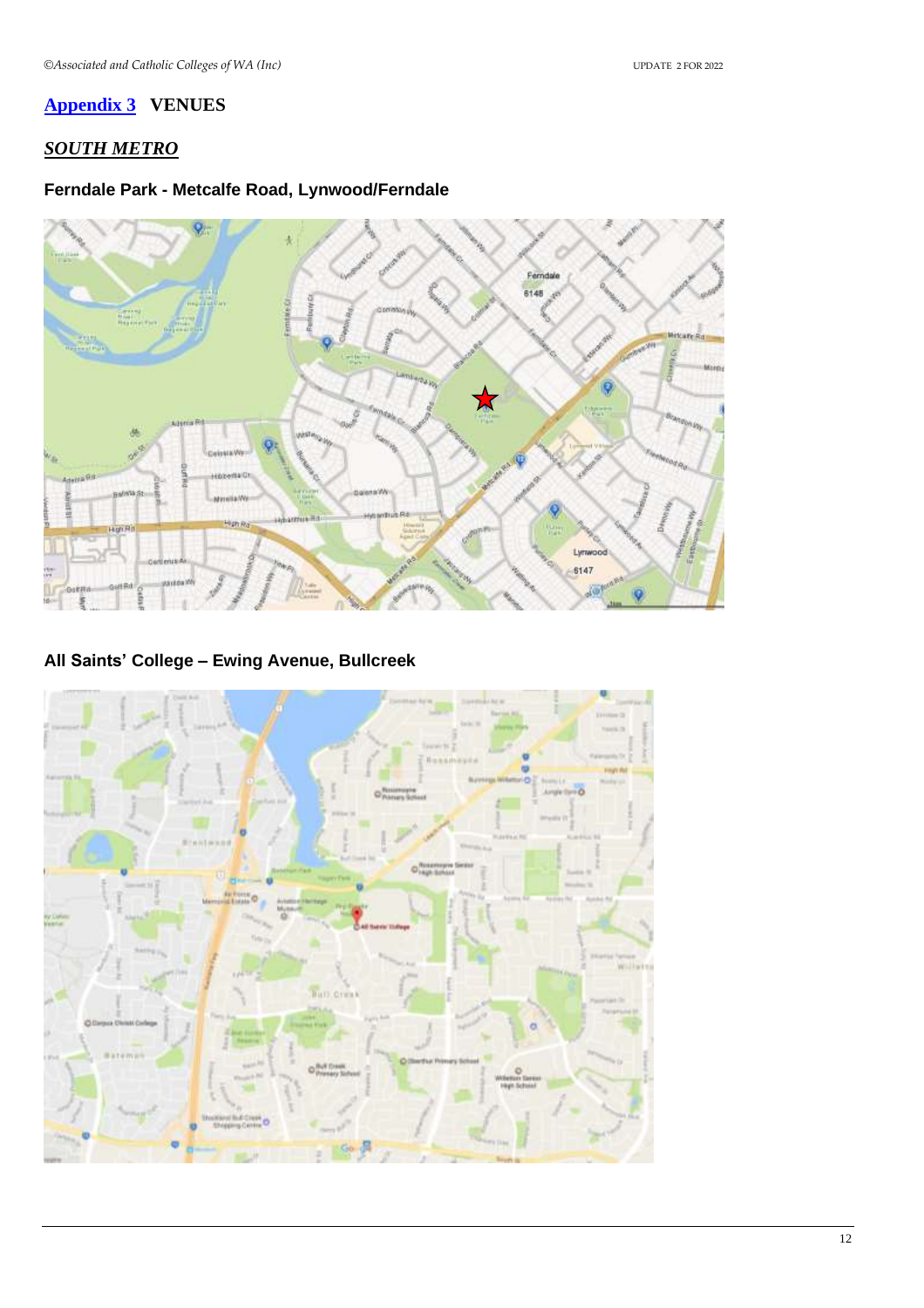#### *©Associated and Catholic Colleges of WA (Inc)* UPDATE 2 FOR 2022 **Burrendah Reserve – Burrendah Boulevard, Willetton**



## *NORTH METRO*

## **Lightning Park - Della Road, Noranda**

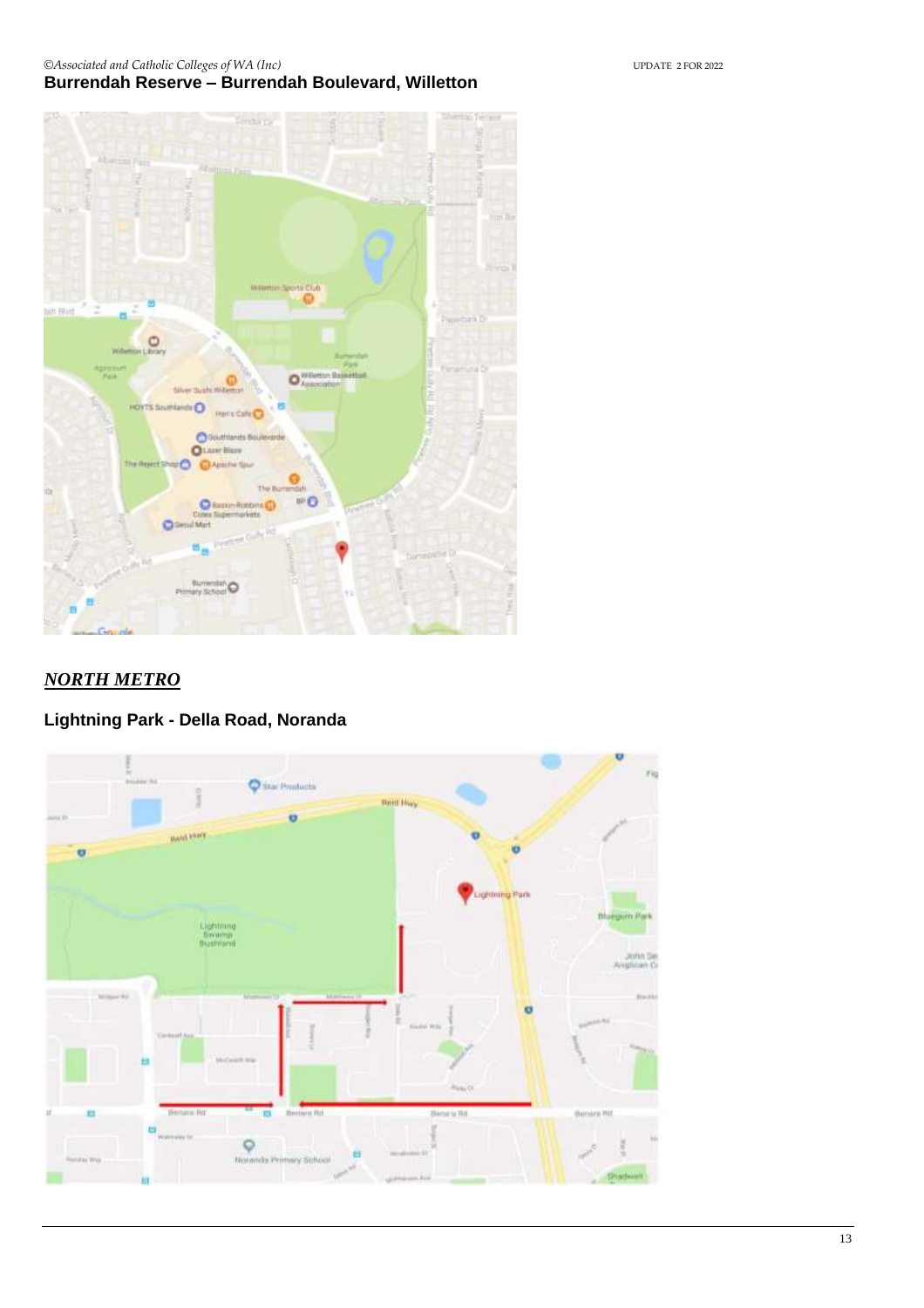#### **Coolbinia Reserve – Wordsworth Avenue, Yokine**



#### **Hamer Park / Inglewood Oval – Central Avenue, Mt Lawley**



#### **Dianella Ovals – Morley Drive, Dianella**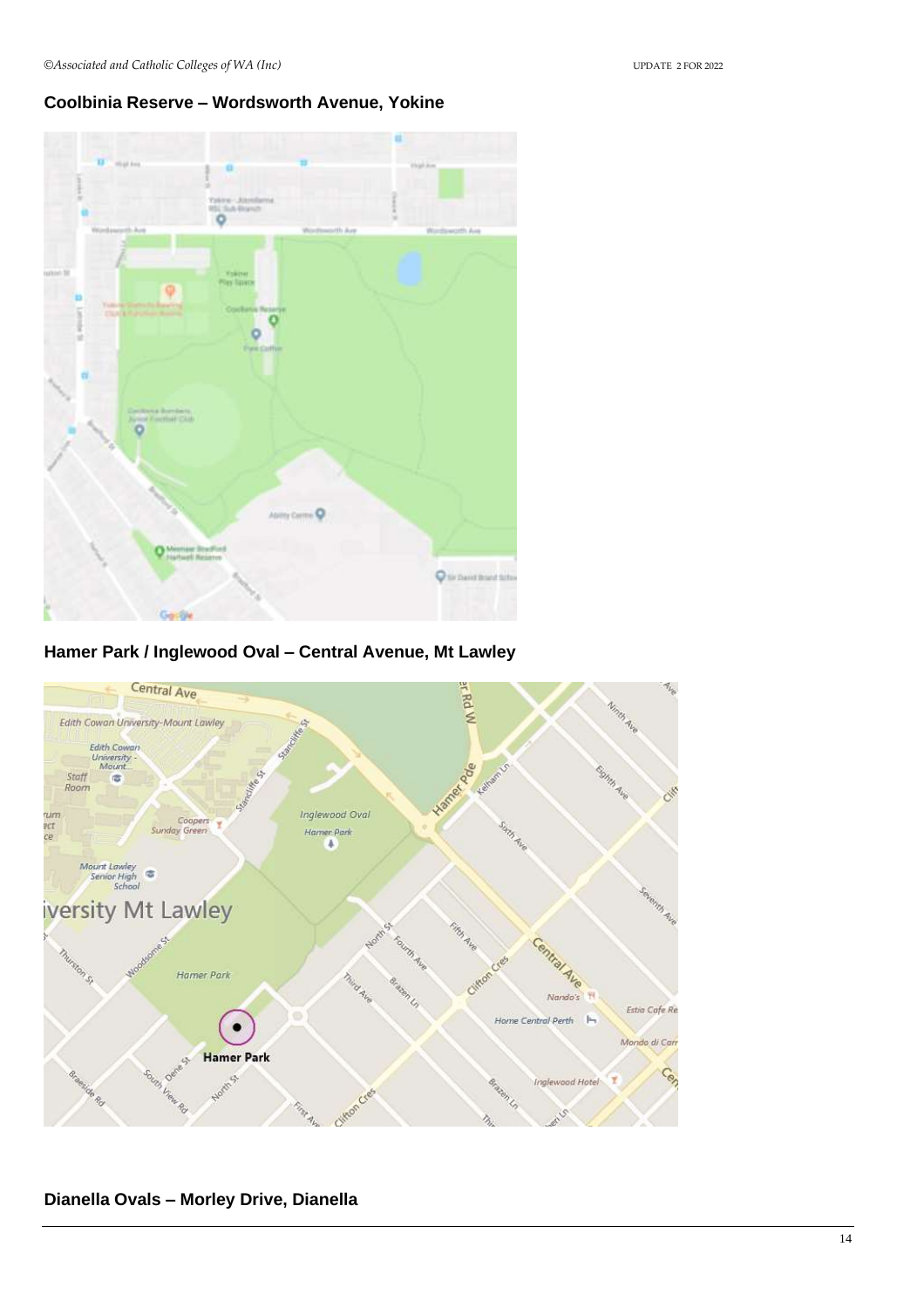

**Altone Park – Benara Road, Beechboro**

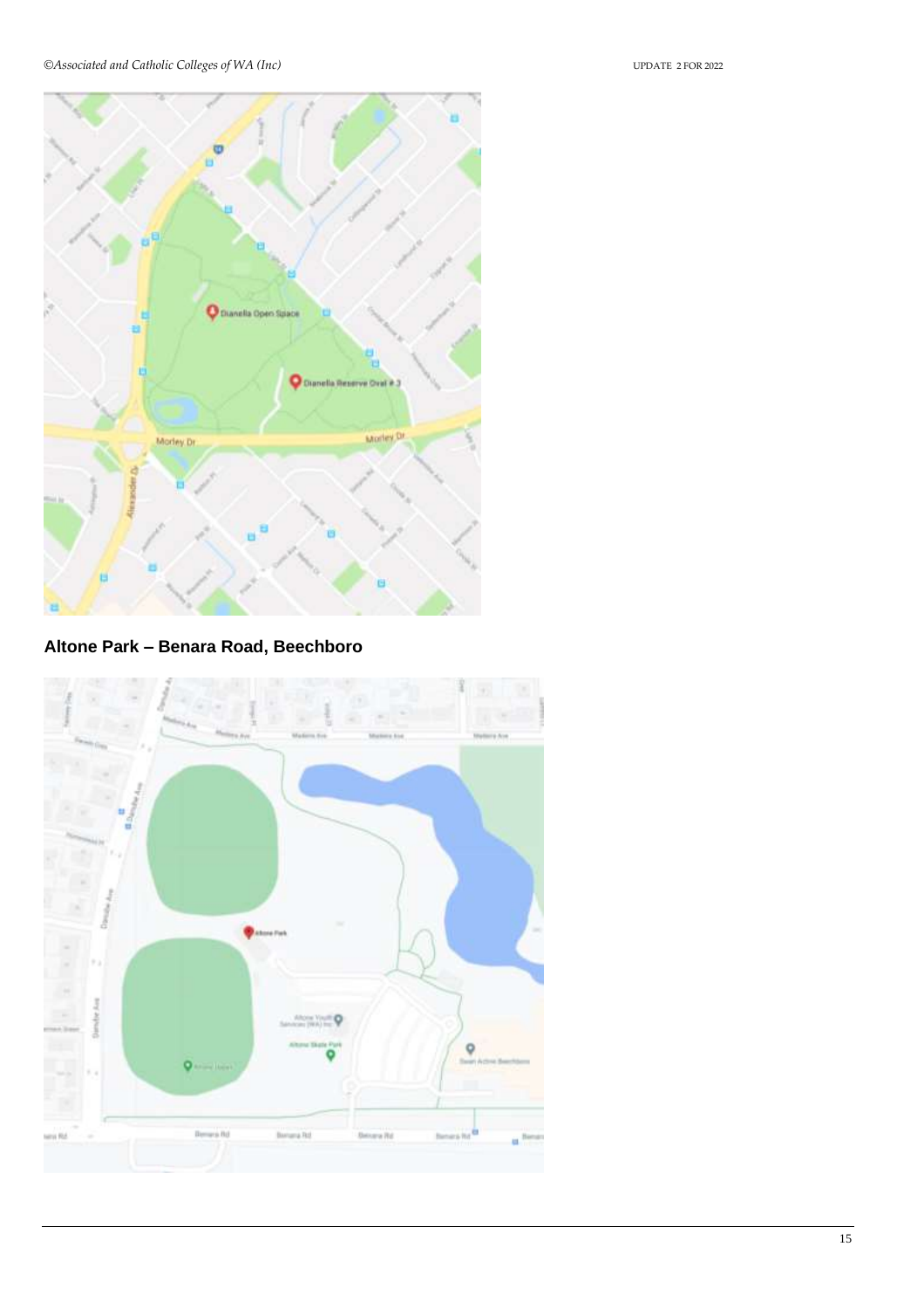## **Hay Park - Rotary Drive, Bunbury**

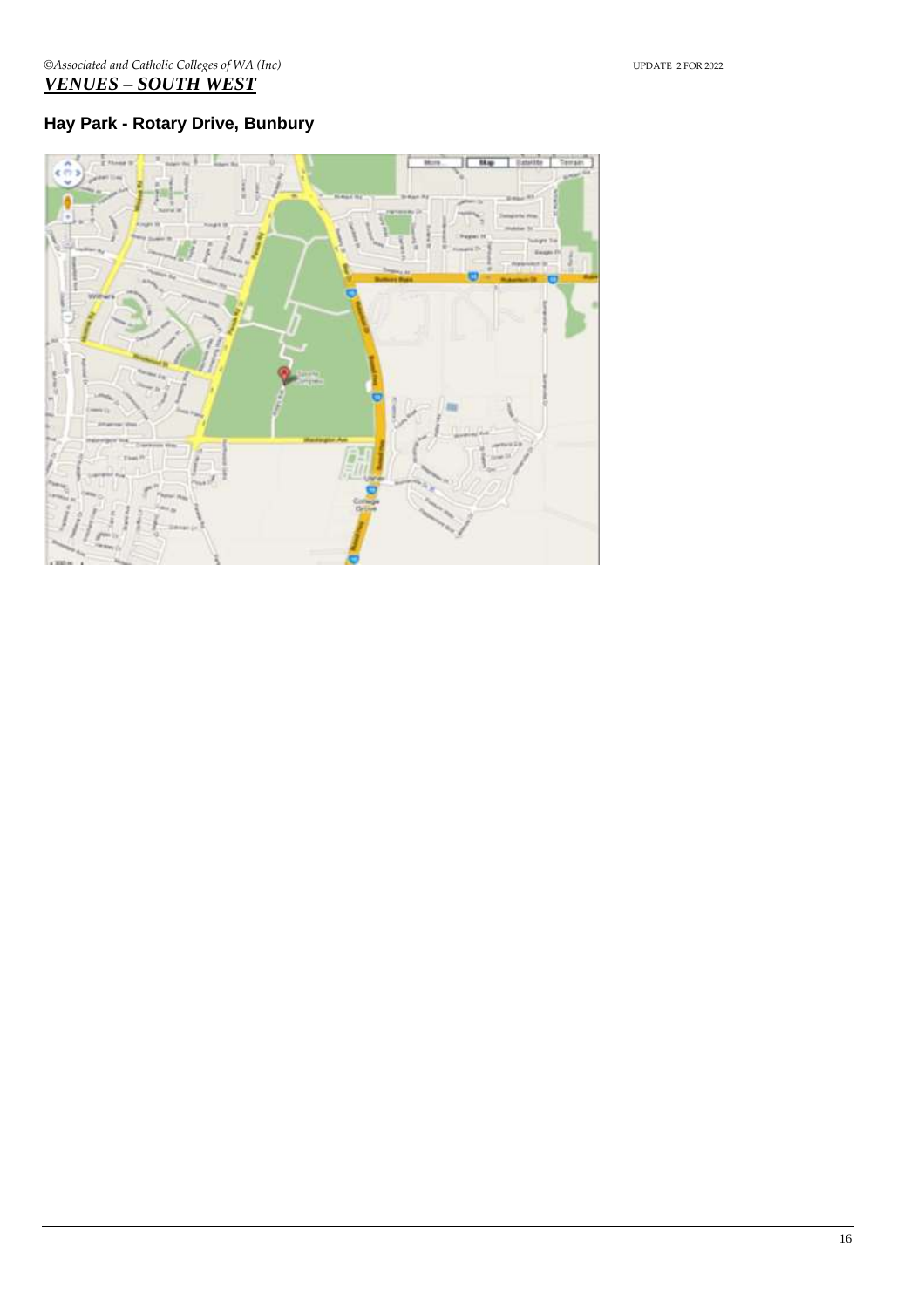## <span id="page-17-0"></span>*Year 7 Eagles Schoolboys Cup - Boys Competing Schools & Contact Details*

| <b>SCHOOL</b>                    | <b>REGION</b>                             | <b>CONTACT</b>            | <b>MOBILE PHONE</b>          |
|----------------------------------|-------------------------------------------|---------------------------|------------------------------|
| <b>Mazenod College</b>           | South - Burrendah                         | <b>Chris Mason</b>        | 433390410                    |
| <b>Court Grammar School</b>      | South - Burrendah                         | <b>James Bristow</b>      | 0403 710 405                 |
| South Coast Baptist College      | South - Burrendah                         | <b>Carly Phoebe</b>       | 0422 549 717                 |
| <b>Seton Catholic College</b>    | South - Burrendah                         | Michelle Traynor          | 0466 541 727                 |
| All Saints' College              | South - Burrendah                         | Tatjiana Lees             | 421188083                    |
|                                  |                                           |                           |                              |
| <b>Emmanuel Catholic College</b> | South - Ferndale                          | <b>Sean Bradley</b>       | 400764499                    |
| <b>CBC Fremantle</b>             | South - Ferndale                          | <b>Troy Mollica</b>       | 0413 577 652                 |
| <b>St Norbert College</b>        | South - Ferndale                          | <b>Ryan Godfrey</b>       | 466098021                    |
| Corpus Christi College           | South - Ferndale                          | James Howard              | 863322614                    |
| <b>Tranby College</b>            | South - Ferndale                          | Mitchell Withers          | 95242424                     |
|                                  |                                           |                           |                              |
| La Salle College                 | North - Lightning                         | <b>Riley Milligan</b>     | 411299577                    |
| Mater Dei College                | North - Lightning                         | <b>Boston Williamson</b>  | 401904147                    |
| <b>Sacred Heart College</b>      | North - Lightning                         | Luke Skerratt             | 417244359                    |
| Quinns Baptist College           | North - Lightning                         | Bianca Van Der Westhuizen | 468550089                    |
| Irene McCormack Catholic College | North - Lightning                         | <b>Kenneth Dillon</b>     | 403775069                    |
|                                  |                                           |                           |                              |
| Mandurah Catholic College        | South West                                | <b>Drew Walsh</b>         | 437892228                    |
| Our Lady of Mercy                | South West                                | <b>Cohen Thompson</b>     | 432749788                    |
| <b>Bunbury Catholic College</b>  | South West                                | <b>Kelly Bastow</b>       | 61418932909                  |
| <b>St Mary MacKillop College</b> | South West                                | <b>Brent McDonald</b>     | 410167294                    |
| Georgiana Molloy Anglican School | Val Best/Jeremy Barraclough<br>South West |                           | 0419 931 930<br>0431 125 774 |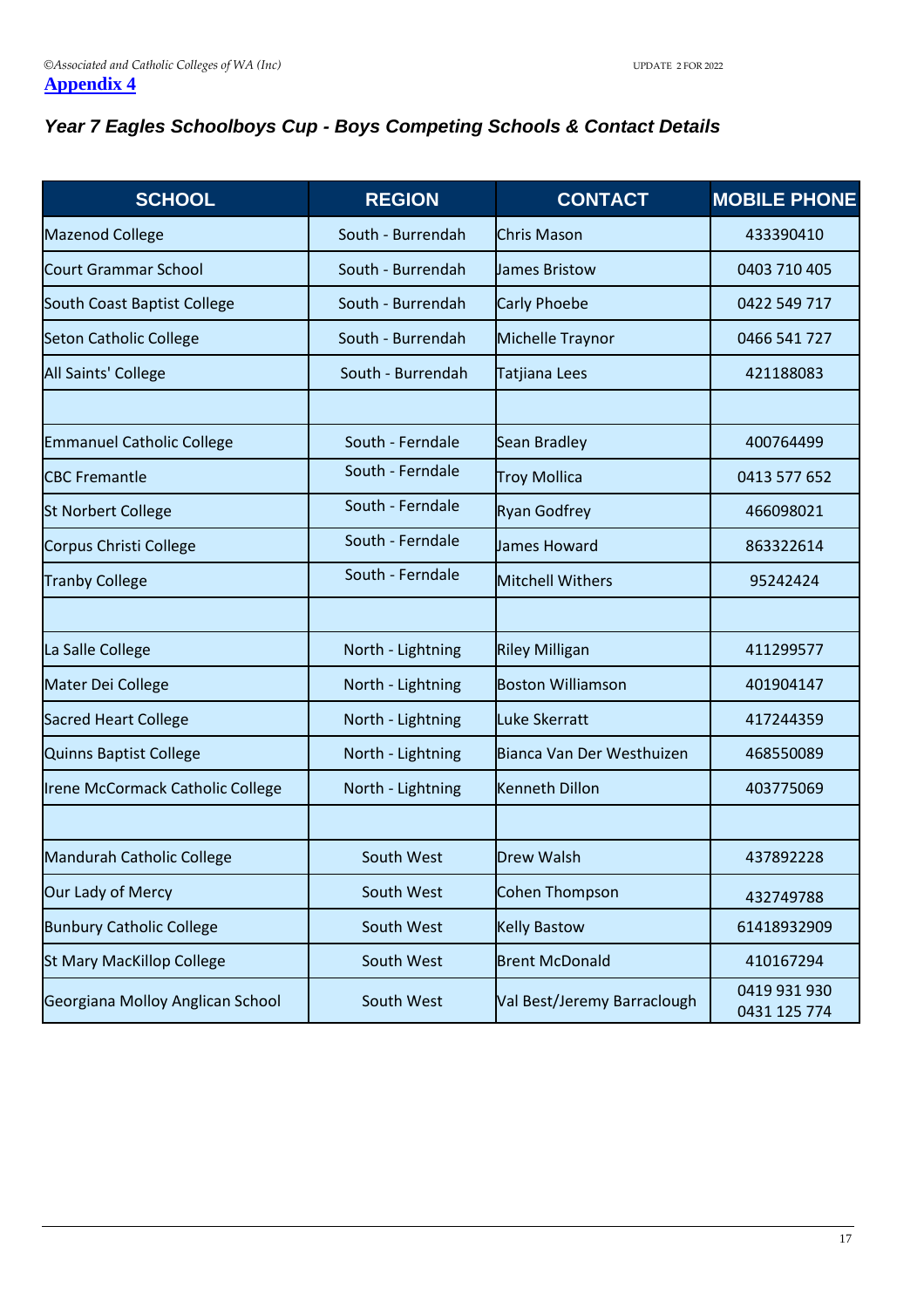| <b>Court Grammar School</b>             | South - Burrendah | Gabby O'Sullivan         | 412756225    |
|-----------------------------------------|-------------------|--------------------------|--------------|
| <b>Seton Catholic College</b>           | South - Burrendah | <b>Michelle Traynor</b>  | 10466541727  |
| South Coast Baptist College             | South - Burrendah | <b>Carly Phoebe</b>      | 0422 549 717 |
| All Saints' College                     | South - Burrendah | Tatjiana Lees            | 421188083    |
|                                         |                   |                          |              |
| <b>Emmanuel Catholic College</b>        | South - Ferndale  | <b>Sean Bradley</b>      | 400764499    |
| <b>St Norbert College</b>               | South - Ferndale  | <b>Ryan Godfrey</b>      | 466098021    |
| <b>Corpus Christi College</b>           | South - Ferndale  | James Howard             | 863322614    |
| <b>Tranby College</b>                   | South - Ferndale  | <b>Hayley Holtham</b>    | 95242424     |
|                                         |                   |                          |              |
| La Salle College                        | North - Lightning | <b>Riley Milligan</b>    | 411299577    |
| Mater Dei College                       | North - Lightning | <b>Boston Williamson</b> | 401904147    |
| <b>Sacred Heart College</b>             | North - Lightning | <b>Monique Saunders</b>  | 488088154    |
| <b>Irene McCormack Catholic College</b> | North - Lightning | <b>Kenneth Dillon</b>    | 403775069    |
|                                         |                   |                          |              |
| <b>Mandurah Catholic College</b>        | South West        | <b>Theresa Ilsley</b>    | 0408 906 793 |
| Our Lady of Mercy                       | South West        | Jordan Faed              | 423053707    |
| <b>Bunbury Catholic College</b>         | South West        | <b>Kelly Bastow</b>      | 0418 932 909 |
| <b>St Mary MacKillop College</b>        | South West        | <b>Brent McDonald</b>    | 410167294    |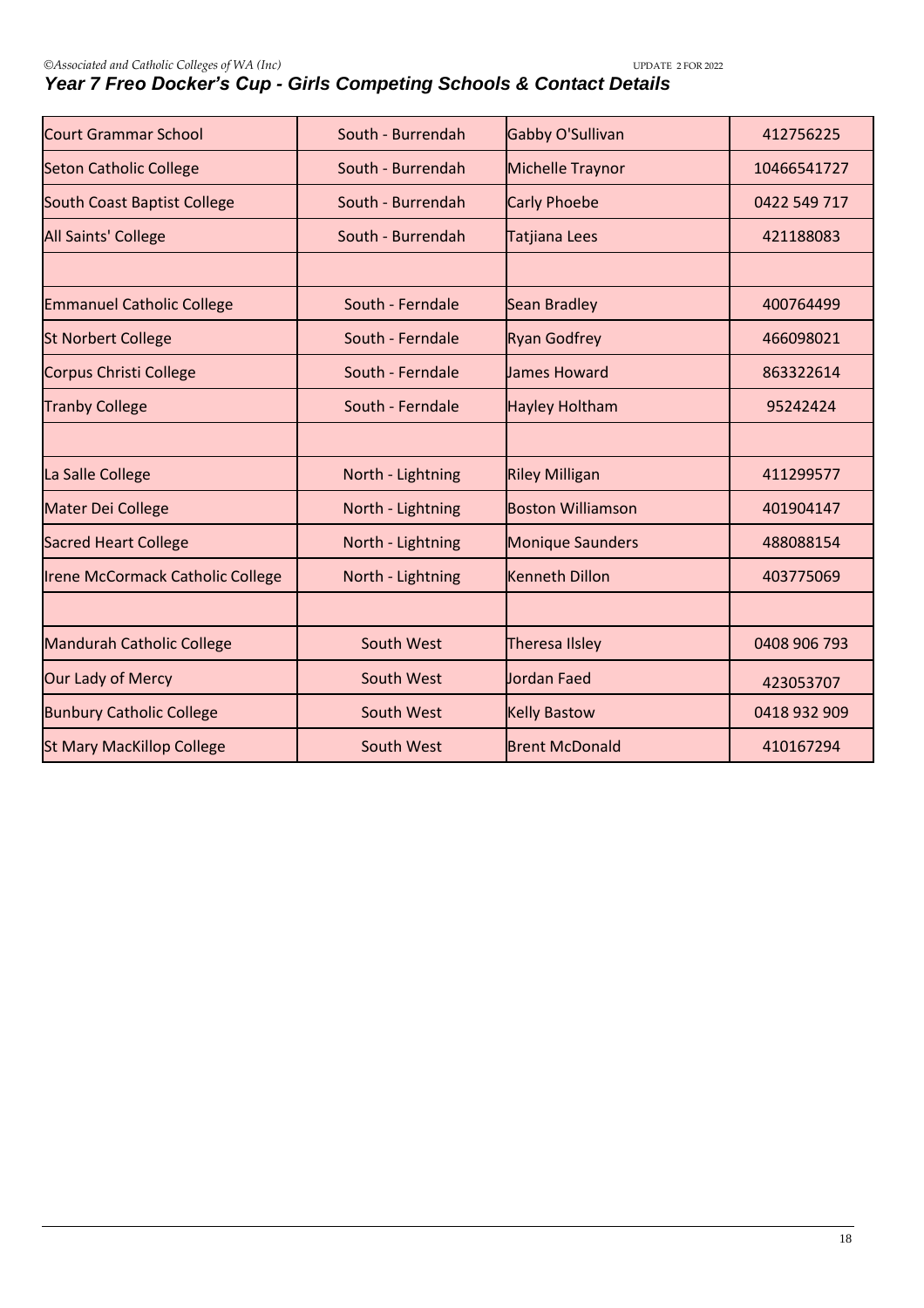## <span id="page-19-0"></span>*Year 10 Eagles Schoolboys Cup - Boys Competing Schools & Contact Details (TBC)*

| <b>SCHOOL</b>                    | <b>DIVISION</b> | <b>CONTACT</b>          | <b>CONTACT PHONE</b> | <b>EMAIL</b>                       |
|----------------------------------|-----------------|-------------------------|----------------------|------------------------------------|
| <b>Sacred Heart</b>              | $\mathbf{1}$    | <b>Paul Clement</b>     | 0423 196 115         | paul.clement@cewa.edu.au           |
| <b>Emmanuel Catholic College</b> | $\mathbf{1}$    | <b>Jarrod Parry</b>     | 0432 282 507         | jarrod.parry@cewa.edu.au           |
| <b>CBC Fremantle</b>             | $\mathbf{1}$    | <b>Troy Mollica</b>     | 0413 577 652         | troym@cbcfremantle.wa.edu.au       |
| Mater Dei College                | $\mathbf{1}$    | <b>Scott Nelson</b>     |                      | Scott.nelson@cewa.edu.au           |
| "SW Winner"                      | $\mathbf{1}$    | <b>TBC</b>              | <b>TBC</b>           |                                    |
| La Salle College                 | $\overline{2}$  | <b>Riley Milligan</b>   | 0411 299 577         | Riley.Milligan@lasalle.wa.edu.au   |
| <b>Mazenod College</b>           | $\overline{2}$  | <b>Chris Mason</b>      | 0433 390 410         | mason.chris@mazenod.wa.edu.au      |
| <b>St Mark's ACS</b>             | 2               | <b>Patrick Squire</b>   | 0416 103 557         | psquire@stmarks.wa.edu.au          |
| <b>Swan Christian College</b>    | $\overline{2}$  | <b>Stephen Drew</b>     | 0422 230 941         | stephen.drew@swan.wa.edu.au        |
| Corpus Christi College           | $\overline{2}$  | <b>James Howard</b>     | 863322614            | james.howard@cewa.edu.au           |
| <b>Nagle Catholic College</b>    | 3               | <b>Mitchell Boyle</b>   | 0405 274 290         | Mitchell.boyle@cewa.edu.au         |
| <b>Court Grammar School</b>      | 3               | <b>James Bristow</b>    | 0403 710 405         | jbristow@cgs.wa.edu.au             |
| <b>Seton Catholic College</b>    | 3               | Joshua Marangon         | 0405 095 484         | joshua.marangon@cewa.edu.au        |
| John XXIII College               | 3               | Sara Kononen            | 0410 276 031         | sara.kononen@cewa.edu.au           |
| <b>Newman College</b>            | 3               | <b>Matt Connell</b>     | 0411 959 437         | matthew.connell@cewa.edu.au        |
| <b>Aranmore Catholic College</b> | 4               | <b>Adam Miotti</b>      | 0412 827 984         | Adam.miotti@cewa.edu.au            |
| <b>Clontarf College</b>          | 4               | <b>Rob Thomson</b>      | 0437 936 437         | robert.thomson@cewa.edu.au         |
| <b>Kennedy Baptist College</b>   | $\overline{4}$  | <b>Natalie Williams</b> | 0458 580 093         | nwilliams@kennedy.wa.edu.au        |
| <b>Irene McCormack CC</b>        | 4               | <b>Ken Dillon</b>       | 0402 775 069         | ken.dillon@cewa.edu.au             |
| <b>Mercy College</b>             | 4               | <b>Meg Connell</b>      | 0404 217 849         | Meg.connell@cewa.edu.au            |
| <b>Ursula Frayne College</b>     | 5               | <b>Mark Aldworth</b>    | 0400 997 186         | mark.aldworth@cewa.edu.au          |
| <b>Tranby College</b>            | 5               | <b>Brendon Diamanti</b> | 415324009            | DiamantiB@tranby.wa.edu.au         |
| <b>All Saints' College</b>       | 5               | Joshua Coleman          | 419920672            | joshua.coleman@allsaints.wa.edu.au |
| <b>Servite College</b>           | 5               | Dave Maxwell            | 409456984            | dave.maxwell@servite.wa.edu.au     |
| <b>Mundaring</b>                 | 6               | <b>Tim Croot</b>        | 401474706            | tim.croot@mundaringcc.wa.edu.au    |
| Mother Teresa CC                 | 6               | Melissa Dredge          | 0410 925 102         | Melissa.dredge@cewa.edu.au         |
| Lumen Christi College            | 6               | Joshua Ainsworth        | 0430 595 216         | Joshua.ainsworth@cewa.edu.au       |
| <b>Edmund Rice College</b>       | 6               | Scott Smith             | 0433 392 153         | Scott.smith@cewa.edu.au            |
| Kolbe Catholic College           | 6               | David Walker            | 0439 939 687         | David.walker@cewa.edu.au           |
| <b>Bunbury Catholic College</b>  | South West      | <b>Kelly Bastow</b>     | 0418 932 909         | Kelly.bastow@cewa.edu.au           |
| Mandurah Catholic College        | South West      | <b>Drew Walsh</b>       | 0437 892 228         | Drew.walsh@cewa.edu.au             |
| Our Lady of Mercy College        | South West      | Lauren Byett            | 0439 952 537         | Lauren.Byett@cewa.edu.au           |
| <b>St Mary MacKillop College</b> | South West      | <b>Brent McDonald</b>   | 0410 167 294         | Brent.mcdonald@cewa.edu.au         |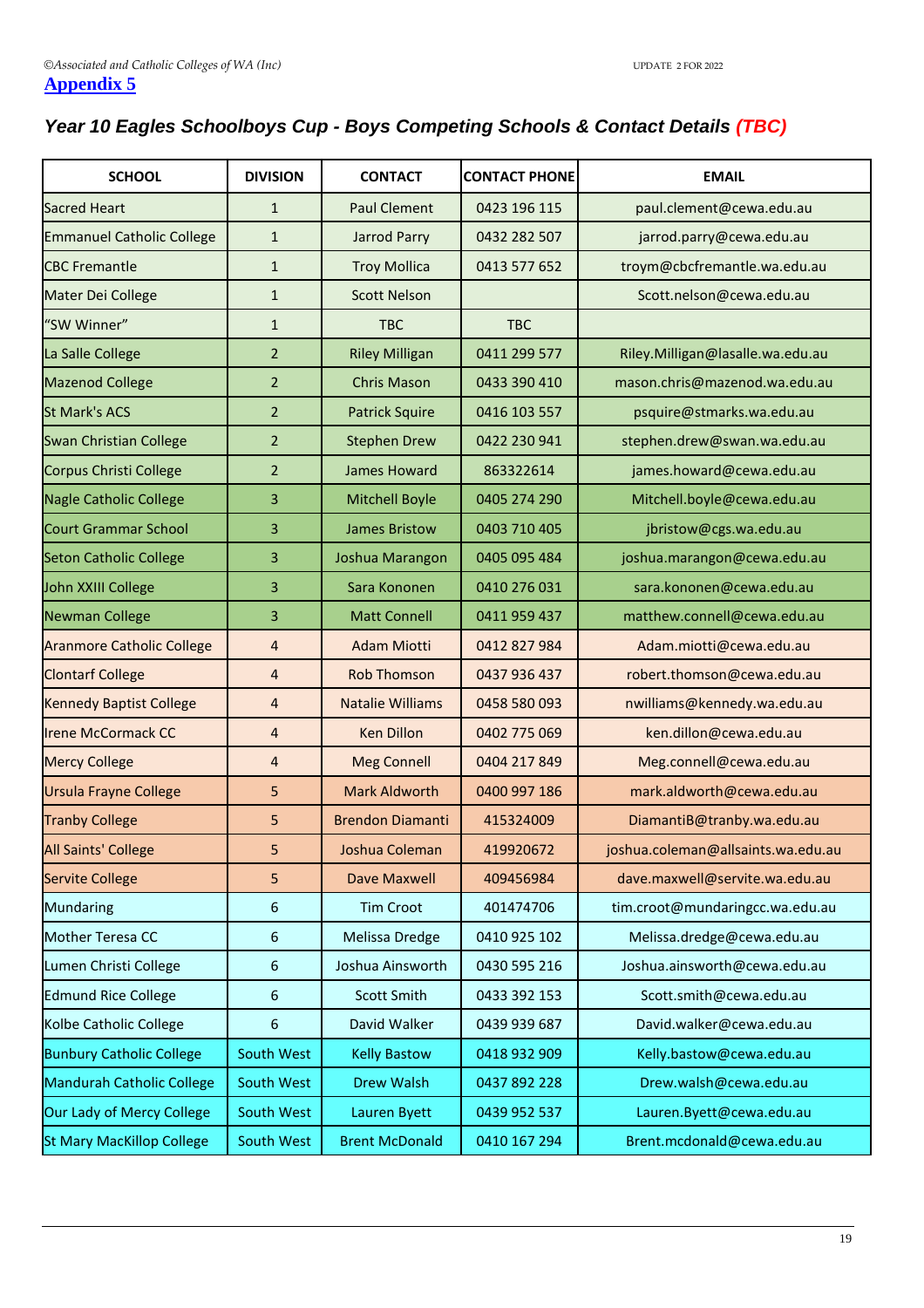## *Year 10 Freo Docker's Cup - Girls Competing Schools & Contact Details (TBC)*

| <b>SCHOOL</b>                      | <b>DIVISION</b>   | <b>CONTACT</b>                | <b>MOBILE</b> | <b>EMAIL</b>                         |
|------------------------------------|-------------------|-------------------------------|---------------|--------------------------------------|
| <b>Mater Dei College</b>           | $\mathbf{1}$      | <b>Scott Nelson</b>           | 0481 462 507  | Scott.nelson@cewa.edu.au             |
| <b>Court Grammar School</b>        | $\overline{2}$    | Gabby O'Sullivan              | 0412 756 225  | go'sullivan@cgs.wa.edu.au            |
| <b>Sacred Heart College</b>        | $\mathbf{1}$      | <b>Renee Tedesco</b>          | 0401 154 693  | renee.tedesco@cewa.edu.au            |
| La Salle College                   | $\mathbf{1}$      | <b>Riley Milligan</b>         | 411299577     | riley.milligan@lasalle.wa.edu.au     |
| "SW Winner"                        | $\mathbf{1}$      | <b>TBC</b>                    | <b>TBC</b>    |                                      |
| <b>Aranmore Catholic College</b>   | $\overline{2}$    | <b>Adam Miotti</b>            | 0412 827 984  | Adam.miotti@cewa.edu.au              |
| <b>St Mark's ACS</b>               | $\overline{2}$    | Lia Parsons                   | 0412 568 082  | lparsons@stmarks.wa.edu.au           |
| <b>Mercedes College</b>            | $\overline{2}$    | Peter Dymnicki                | 0429 868 040  | pdymnicki@mercedes.wa.edu.au         |
| <b>Emmanuel Catholic College</b>   | $\overline{2}$    | <b>Jarrod Parry</b>           | 0432 282 507  | jarrod.parry@cewa.edu.au             |
| <b>Newman College</b>              | $\overline{2}$    | <b>Matt Connell</b>           | 0411 959 437  | matthew.connell@cewa.edu.au          |
| <b>Guildford Grammar</b>           | 3                 | <b>Cam Knapton</b>            | 0419 198 802  | cam.knapton@ggs.wa.edu.au            |
| John XXIII College                 | 3                 | Sara Kononen                  | 0410 276 031  | sara.kononen@cewa.edu.au             |
| <b>All Saints' College</b>         | 3                 | <b>Tatjiana Pieris</b>        | 0421 188 083  | tatjiana.pieris@allsaints.wa.edu.au  |
| <b>Corpus Christi College</b>      | 3                 | <b>James Howard</b>           | 0419 109 116  | james.howard@cewa.edu.au             |
| <b>Kennedy Baptist College</b>     | 3                 | <b>Gemma Bochat</b>           | 0421 956 324  | gbochat@kennedy.wa.edu.au            |
| <b>Ursula Frayne College</b>       | 3                 | <b>Danielle Griffiths</b>     | 0402 062 347  | danielle.griffiths@ufcc.wa.edu.au    |
| <b>Mercy College</b>               | 4                 | <b>Heather Gardiner</b>       | 0427 197 808  | heather.gardiner@cewa.edu.au         |
| <b>Irene McCormack CC</b>          | 4                 | <b>Ken Dillon</b>             | 0403 775 069  | ken.dillon@cewa.edu.au               |
| <b>Servite College</b>             | 4                 | <b>Dave Maxwell</b>           | 0409 456 984  | dave.maxwell@servite.wa.edu.au       |
| <b>Tranby College</b>              | 4                 | <b>Hayley Holtham</b>         | 0422 270 741  | holthamh@tranby.wa.edu.au            |
| <b>Mundaring Christian College</b> | 4                 | <b>Tim Croot</b>              | 0401 474 706  | tim.croot@mundaringcc.wa.edu.au      |
| <b>St Brigid's College</b>         | 5                 | <b>Christopher Pietroniro</b> | 0407 540 394  | pietroniro.chris@stbrigids.wa.edu.au |
| <b>Mother Teresa CC</b>            | 5                 | <b>Melissa Dredge</b>         | 0410 925 102  | melissa.dredge@cewa.edu.au           |
| <b>Quinns Baptist College</b>      | 5                 | Bianca Van Der Westhuizen     | 0468 550 089  | bvanderwesthuizen@qbc.wa.edu.au      |
| Lumen Christi College              | 5                 | Joshua Ainsworth              | 0430 595 216  | joshua.ainsworth@cewa.edu.au         |
| <b>Edmund Rice College</b>         | 5                 | <b>Scott Smith</b>            | 0433 392 153  | scott.smith@cewa.edu.au              |
| <b>Bunbury Catholic College</b>    | <b>South West</b> | <b>Kelly Bastow</b>           | 0418 932 909  | kelly.bastow@cewa.edu.au             |
| <b>Mandurah Catholic College</b>   | <b>South West</b> | <b>Drew Walsh</b>             | 0437 892 228  | drew.walsh@cewa.edu.au               |
| Our Lady of Mercy College          | <b>South West</b> | <b>Lauren Byett</b>           | 0439 952 537  | Lauren.Byett@cewa.edu.au             |
| <b>St Mary MacKillop College</b>   | <b>South West</b> | <b>Brent Mcdonald</b>         | 0410 167 294  | brent.mcdonald@cewa.edu.au           |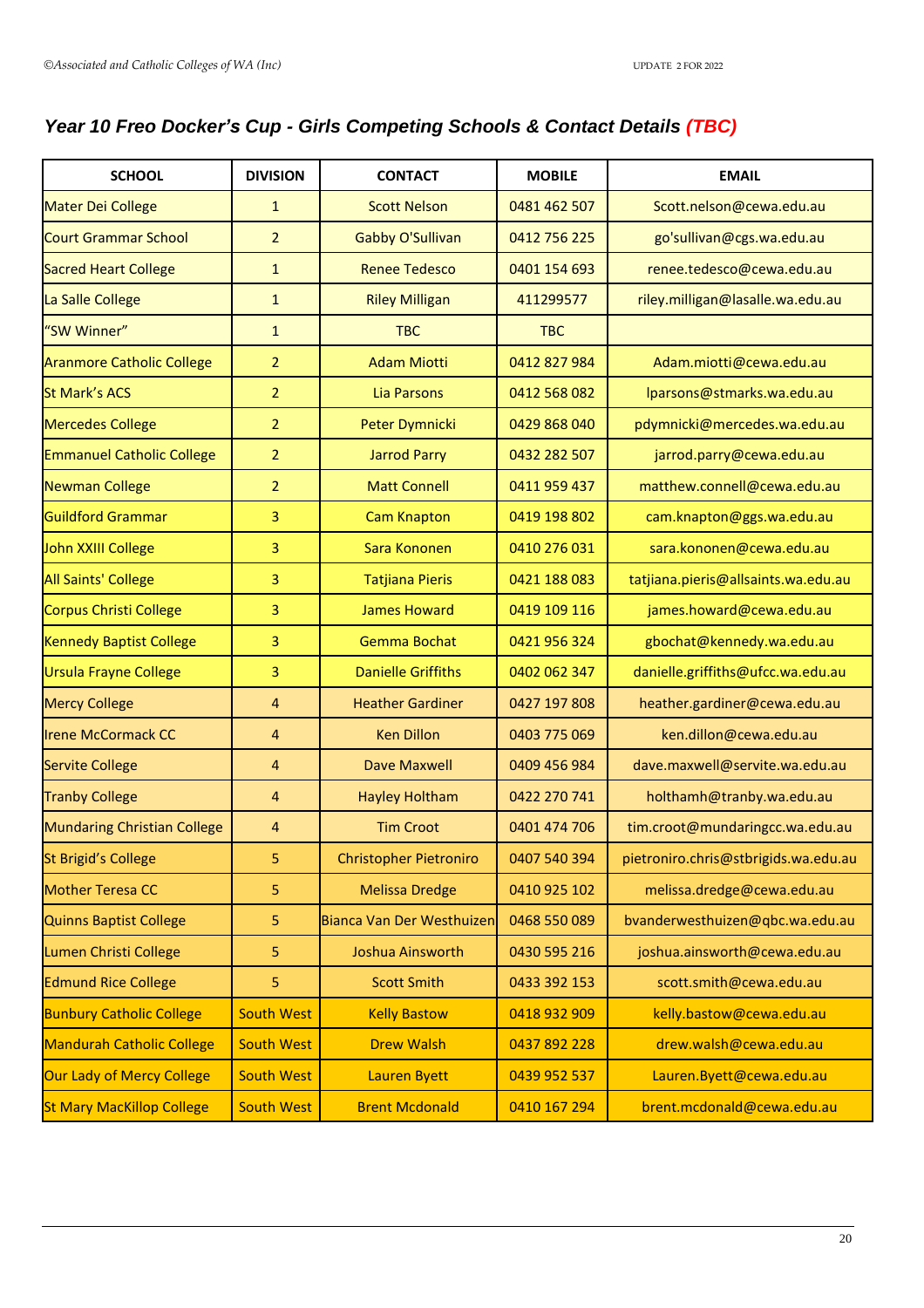#### <span id="page-21-0"></span>**[Appendix 6](#page-1-0)**

#### **WAFL Club Development Contacts 2022**

WAFL club development contacts are available on the WA Football Commission website at:

<https://www.wafootball.com.au/development/districts-and-regions>

#### <span id="page-21-1"></span>**[Appendix](#page-1-0) 7**

## *Codes of Behaviour*

The Codes of Behaviour have been developed to assist everyone involved in ACC sport to promote fair play and appropriate behaviour. The codes outline appropriate behaviour for players, coaches, teachers, officials, administrators and spectators.

*(ACC Codes of Behaviour have been adopted from the "Aussie Sport – Codes of Behaviour", produced by the Australian Sports Commission.)*

## **Players Code of Behaviour**

- Respect the rights, dignity and worth of all participants regardless of their gender, age, ability, cultural background or religion.
- Play by the rules.
- Never argue with an official. If you disagree, have your captain, coach or manager approach the official during a break or after the competition.
- Control your temper. Verbal abuse of officials and sledging other players, deliberately distracting or provoking an opponent are not acceptable or permitted behaviours in any sport.
- Work equally hard for yourself and/or your team. Your team's performance will benefit, so will you.
- Be a good sport. Applaud all good plays whether your team or the opposition makes them.
- Treat all participants in your sport, as you like to be treated. Do not bully or take unfair advantage of another competitor.
- Cooperate with your coach, teammates, and opponents. Without them there would be no competition.
- Participate for your own enjoyment and benefit, not just to please parents and coaches.

## **Coaches Code of Behaviour**

- Respect the rights, dignity and worth of every young person regardless of their gender, age, ability, cultural background, or religion.
- Remember that young people participate for pleasure and winning is only part of the fun.
- Never ridicule or yell at a young player for making a mistake or not winning.
- Be reasonable in your demands on players' time, energy, and enthusiasm.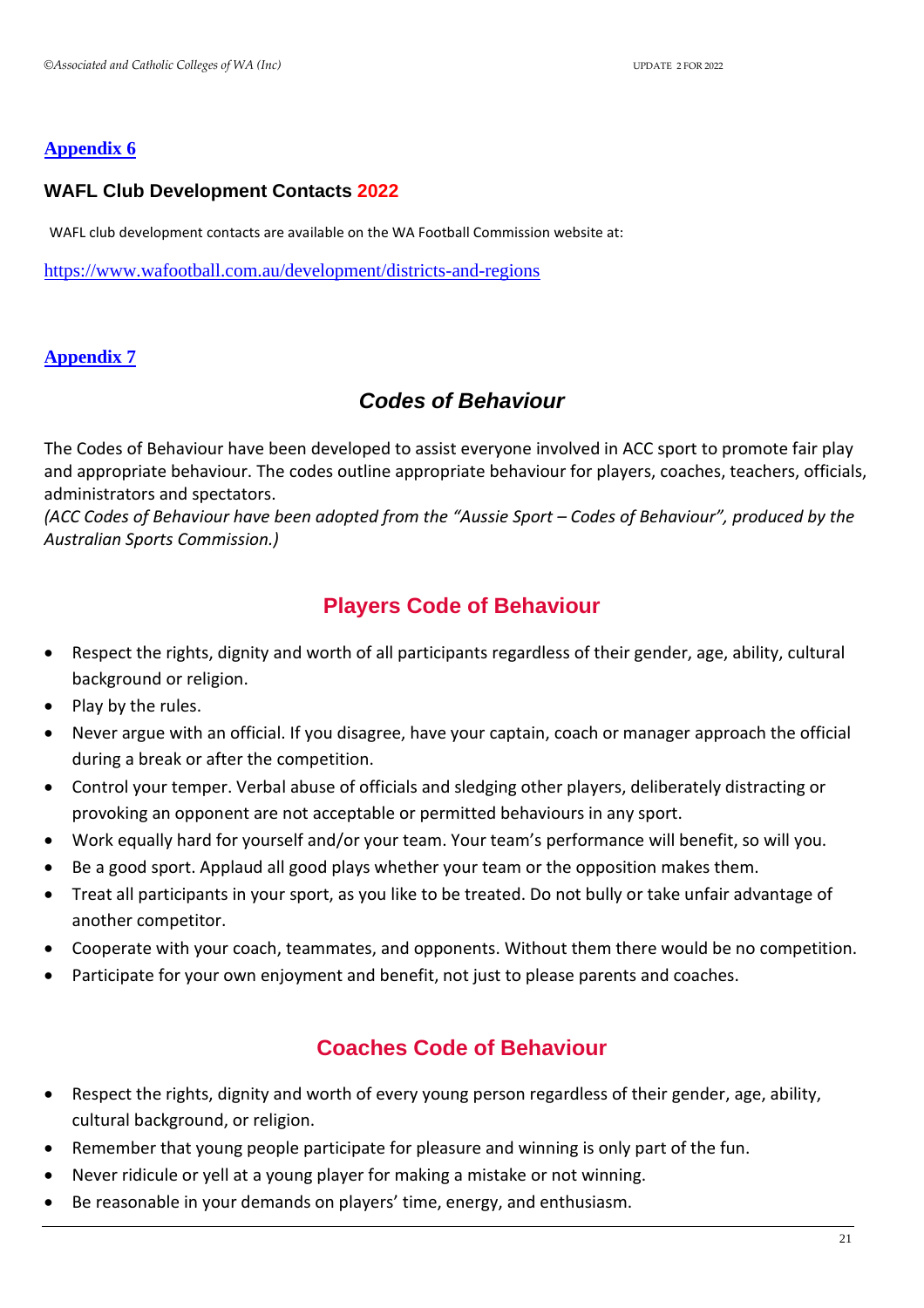- Operate within the rules and spirit of your sport and teach your players to do the same.
- Ensure that the time players spend with you is a positive experience. All young people are deserving of equal attention and opportunities.
- Avoid overplaying the talented players; the just average need and deserve equal time.
- Ensure that equipment and facilities meet safety standards and are appropriate to the age and ability of all players.
- Display control, respect, and professionalism to all involved with the sport. This includes opponents, coaches, officials, administrators, the media, parents, and spectators. Encourage your players to do the same.
- Show concern and caution toward sick and injured players. Follow the advice of a physician when determining whether an injured player is ready to recommence training or competition.
- Obtain appropriate qualifications and keep up to date with the latest coaching practices and the principles of growth and development of young people.
- Any physical contact with a young person should be appropriate to the situation and necessary for the player's skill development.

## **Teachers Code of Behaviour**

- Respect the rights, dignity and worth of every young person regardless of their gender, age, ability, cultural background, or religion.
- Encourage young people to develop basic skills in a variety of sports and discourage overspecialisation in one event, sport or playing position.
- Create opportunities to teach appropriate sports behaviour as well as basic skills.
- Give priority to free play activities, skill learning and modified sports over highly structured competition for primary school children.
- Prepare young people for intra and inter school competition by teaching them basic sport skills.
- Make young people aware of the positive benefits of participation in sporting activities.
- Keep up to date with coaching practices and the principles of physical growth and development. Read and use the latest coaching and teaching resources for junior sport.
- Help young people understand the differences between the junior competition they participate in and professional sport.
- Help young people understand that playing by the rules is their responsibility.
- Give all young people equal opportunities to participate in administration, coaching and refereeing as well as playing.

## **Administrators Code of Behaviour**

- Respect the rights, dignity and worth of every young person regardless of their gender, age, ability, cultural background, or religion.
- Involve young people in planning, leadership, evaluation, and decision making related to the activity.
- Give all young people equal opportunities to participate.
- Create pathways for young people to participate in sport not just as a player but as a coach, referee, administrator etc.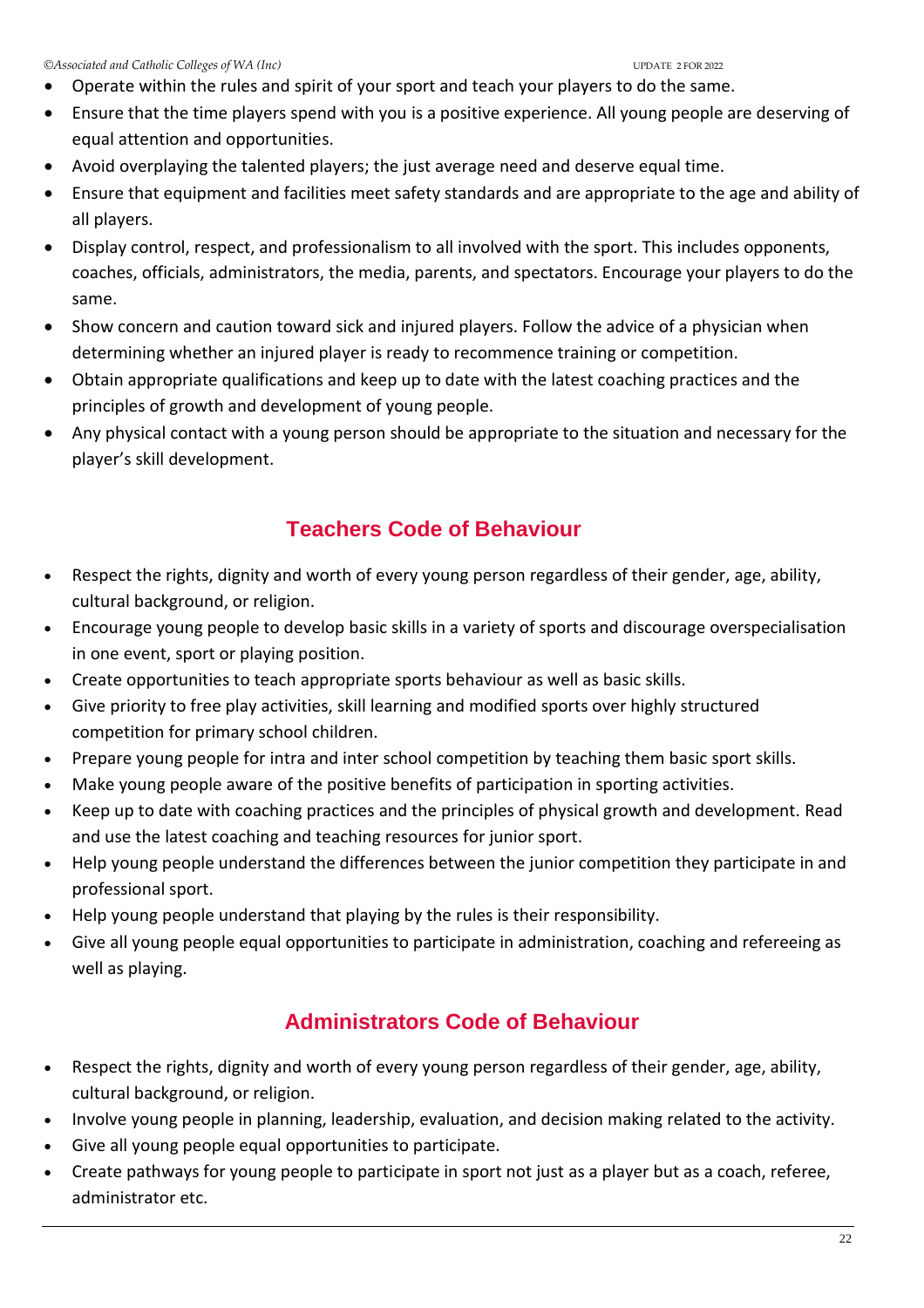- Ensure that rules, equipment, length of games and training schedules are modified to suit the age, ability, and maturity level of young players.
- Provide quality supervision and instruction for junior players.
- Remember that young people participate for their enjoyment and benefit. Do not overemphasis awards.
- Help coaches and officials highlight appropriate behaviour and skill development and help improve the standards of coaching and officiating.
- Ensure that everyone involved in junior sport emphasises fair play, and not winning at all costs.
- Give a code of behaviour sheet to spectators, officials, parents, coaches, players, and the media, and encourage them to follow it.
- Remember, you set an example. Your behaviour and comments should be positive and supportive.
- Make it clear that abusing young people in any way is unacceptable and will result in disciplinary action.

## **Officials Code of Behaviour**

- Give all young people a 'fair go' regardless of their gender, age, ability, cultural background, or religion.
- Modify rules and regulations to match the skill levels and needs of young people.
- Compliment and encourage all participants.
- Be consistent, objective, and courteous when making decisions.
- Condemn unsporting behaviour and promote respect for all opponents.
- Emphasis the spirit of the game rather than the errors.
- Encourage and promote rule changes, which will make participation more enjoyable.
- Be a good sport yourself. Actions speak louder than words.
- Keep up to date with the latest trends in officiating and the principles of growth and development of young people.
- Remember, you set an example. Your behaviour and comments should be positive and supportive.
- Place the safety and welfare of the participants above all else.

## **Spectators Code of Behaviour**

- Respect the rights, dignity and worth of every young person regardless of their gender, age, ability, cultural background, or religion.
- Remember that young people participate in sport for their enjoyment and benefit, not yours.
- Applaud good performance and efforts from all individuals and teams. Congratulate all participants on their performance regardless of the game's outcome.
- Respect the decisions of officials and teach young people to do the same.
- Never ridicule or scold a young player for making a mistake. Positive comments are motivational.
- Condemn the use of violence in any form, whether it is by spectators, coaches, officials, or players.
- Show respect for your team's opponents. Without them there would be no game.
- Encourage players to follow the rules and the officials' decisions.
- Do not use foul language, sledge or harass players, coaches or officials.